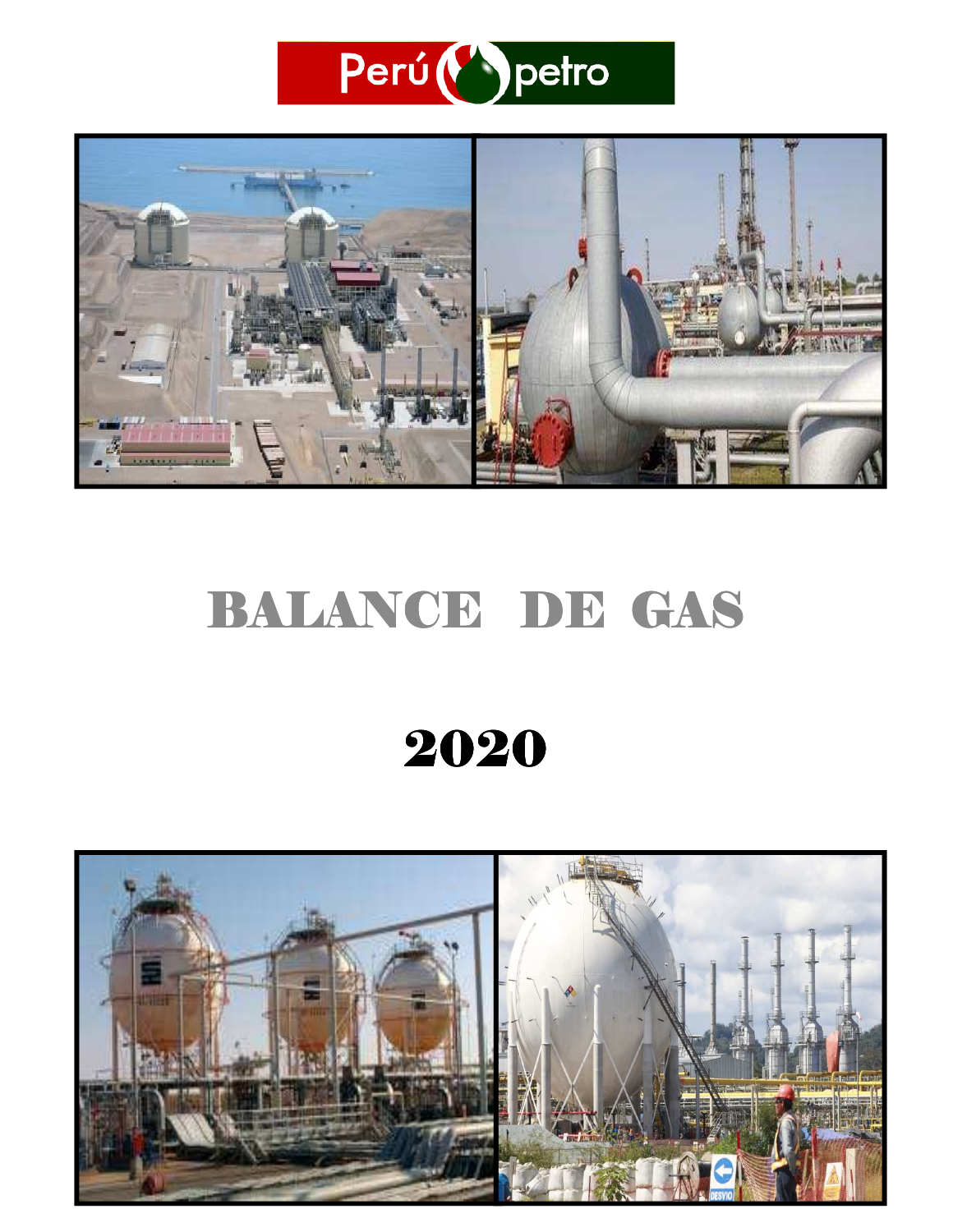

## **GMP - LOTE I**

| <b>MES</b>       | <b>GAS</b><br><b>VENTEADO</b><br>(MMPC) | <b>GAS</b><br><b>QUEMADO</b><br>(MMPC) | <b>GAS</b><br><b>COMBUSTIBLE</b><br>(MMPC) | <b>GAS</b><br><b>VENDIDO</b><br>(MMPC) | <b>REINYECCIÓN</b><br>(MMPC) | <b>GAS CONDENSADO,</b><br>DE REPOSICIÓN.<br><b>INSTRUMENTOS</b><br>(MMPC) | <b>TOTAL</b><br>(MMPC) |
|------------------|-----------------------------------------|----------------------------------------|--------------------------------------------|----------------------------------------|------------------------------|---------------------------------------------------------------------------|------------------------|
| <b>ENERO</b>     | 0.00                                    | 0.17                                   | 23.88                                      | 115.78                                 | 1.10                         | 0.58                                                                      | 141.50                 |
| <b>FEBRERO</b>   | 0.00                                    | 0.45                                   | 21.40                                      | 118.07                                 | 0.00                         | 0.25                                                                      | 140.16                 |
| <b>MARZO</b>     | 0.00                                    | 0.05                                   | 21.04                                      | 122.69                                 | 0.00                         | 0.13                                                                      | 143.91                 |
| <b>ABRIL</b>     | 0.00                                    | 0.25                                   | 20.20                                      | 105.25                                 | 7.94                         | 0.17                                                                      | 133.80                 |
| <b>MAYO</b>      | 0.00                                    | 0.00                                   | 19.74                                      | 103.20                                 | 10.79                        | 0.12                                                                      | 133.86                 |
| <b>JUNIO</b>     | 0.00                                    | 0.11                                   | 20.45                                      | 113.68                                 | 0.90                         | 0.12                                                                      | 135.26                 |
| <b>JULIO</b>     | 0.00                                    | 0.20                                   | 22.93                                      | 115.16                                 | 0.00                         | 0.43                                                                      | 138.72                 |
| <b>AGOSTO</b>    | 0.00                                    | 0.00                                   | 23.57                                      | 113.42                                 | 0.00                         | 1.00                                                                      | 137.98                 |
| <b>SETIEMBRE</b> | 0.00                                    | 0.40                                   | 21.37                                      | 104.70                                 | 2.05                         | 0.68                                                                      | 129.19                 |
| <b>OCTUBRE</b>   | 0.00                                    | 0.21                                   | 22.11                                      | 107.74                                 | 0.00                         | 0.94                                                                      | 131.00                 |
| <b>NOVIEMBRE</b> | 0.00                                    | 0.00                                   | 21.13                                      | 106.16                                 | 0.00                         | 0.31                                                                      | 127.59                 |
| <b>DICIEMBRE</b> | 0.00                                    | 0.07                                   | 22.45                                      | 111.48                                 | 0.00                         | 0.22                                                                      | 134.22                 |
| <b>TOTAL</b>     | 0.00                                    | 1.89                                   | 260.26                                     | 1,337.33                               | 22.77                        | 4.95                                                                      | 1,627.20               |
|                  |                                         |                                        |                                            |                                        |                              |                                                                           |                        |
| PROMEDIO (MMPCD) | 0.00                                    | 0.01                                   | 0.71                                       | 3.65                                   | 0.06                         | 0.01                                                                      | 4.45                   |

## **PETROMONT - LOTE II**

| <b>MES</b>       | <b>GAS</b><br><b>VENTEADO</b><br>(MMPC) | <b>GAS</b><br><b>QUEMADO</b><br>(MMPC) | <b>GAS</b><br><b>COMBUSTIBLE</b><br>(MMPC) | <b>GAS</b><br><b>VENDIDO</b><br>(MMPC) | <b>REINYECCIÓN</b><br>(MMPC) | <b>GAS CONDENSADO,</b><br>DE REPOSICIÓN,<br><b>INSTRUMENTOS</b><br>(MMPC) | <b>TOTAL</b><br>(MMPC) |
|------------------|-----------------------------------------|----------------------------------------|--------------------------------------------|----------------------------------------|------------------------------|---------------------------------------------------------------------------|------------------------|
| <b>ENERO</b>     | 0.00                                    | 0.00                                   | 4.71                                       | 54.67                                  | 0.00                         | 0.00                                                                      | 59.38                  |
| <b>FEBRERO</b>   | 0.00                                    | 0.00                                   | 4.41                                       | 63.87                                  | 0.00                         | 0.00                                                                      | 68.28                  |
| <b>MARZO</b>     | 0.00                                    | 0.00                                   | 4.71                                       | 41.25                                  | 0.00                         | 0.00                                                                      | 45.97                  |
| ABRIL            | 0.00                                    | 0.00                                   | 4.56                                       | 14.36                                  | 10.47                        | 0.00                                                                      | 29.39                  |
| <b>MAYO</b>      | 0.00                                    | 0.00                                   | 4.71                                       | 20.49                                  | 7.44                         | 0.00                                                                      | 32.65                  |
| <b>JUNIO</b>     | 0.00                                    | 0.00                                   | 4.56                                       | 42.01                                  | 0.00                         | 0.00                                                                      | 46.57                  |
| <b>JULIO</b>     | 0.00                                    | 0.00                                   | 4.71                                       | 57.43                                  | 0.00                         | 0.00                                                                      | 62.14                  |
| <b>AGOSTO</b>    | 0.00                                    | 0.00                                   | 4.71                                       | 44.28                                  | 5.77                         | 0.00                                                                      | 54.76                  |
| <b>SETIEMBRE</b> | 4.56                                    | 7.14                                   | 0.00                                       | 37.69                                  | 0.00                         | 0.00                                                                      | 49.39                  |
| <b>OCTUBRE</b>   | 4.71                                    | 0.00                                   | 0.00                                       | 56.84                                  | 0.00                         | 0.00                                                                      | 61.55                  |
| <b>NOVIEMBRE</b> | 0.00                                    | 0.00                                   | 4.71                                       | 50.44                                  | 0.00                         | 0.00                                                                      | 55.15                  |
| <b>DICIEMBRE</b> | 5.95                                    | 0.00                                   | 0.00                                       | 45.46                                  | 0.00                         | 0.00                                                                      | 51.41                  |
| <b>TOTAL</b>     | 15.22                                   | 7.14                                   | 41.80                                      | 528.79                                 | 23.68                        | 0.00                                                                      | 616.63                 |
|                  |                                         |                                        |                                            |                                        |                              |                                                                           |                        |
| PROMEDIO (MMPCD) | 0.04                                    | 0.02                                   | 0.11                                       | 1.44                                   | 0.06                         | 0.00                                                                      | 1.68                   |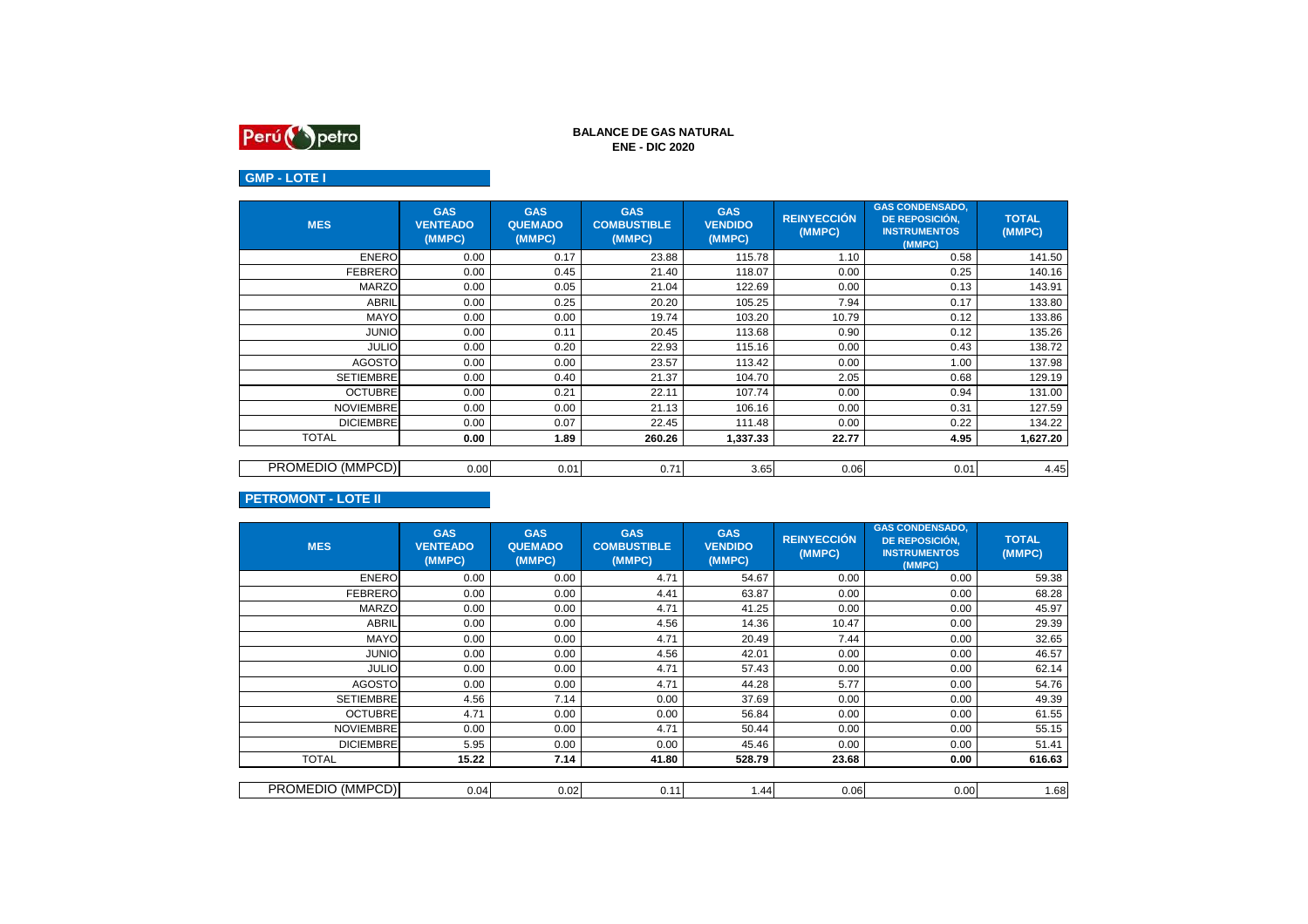

# **GMP - LOTE III.**

| <b>MES</b>       | <b>GAS</b><br><b>VENTEADO</b><br>(MMPC) | <b>GAS</b><br><b>QUEMADO</b><br>(MMPC) | <b>GAS</b><br><b>COMBUSTIBLE</b><br>(MMPC) | <b>GAS</b><br><b>VENDIDO</b><br>(MMPC) | <b>REINYECCIÓN</b><br>(MMPC) | <b>GAS CONDENSADO,</b><br>DE REPOSICIÓN,<br><b>INSTRUMENTOS</b><br>(MMPC) | <b>TOTAL</b><br>(MMPC) |
|------------------|-----------------------------------------|----------------------------------------|--------------------------------------------|----------------------------------------|------------------------------|---------------------------------------------------------------------------|------------------------|
| <b>ENERO</b>     | 0.00                                    | 0.45                                   | 13.60                                      | 0.00                                   | 42.12                        | 0.93                                                                      | 57.10                  |
| <b>FEBRERO</b>   | 0.00                                    | 0.39                                   | 12.73                                      | 0.00                                   | 39.63                        | 0.87                                                                      | 53.61                  |
| <b>MARZO</b>     | 0.00                                    | 0.00                                   | 13.64                                      | 0.00                                   | 43.63                        | 0.93                                                                      | 58.20                  |
| <b>ABRIL</b>     | 0.00                                    | 0.00                                   | 13.20                                      | 0.00                                   | 37.99                        | 0.90                                                                      | 52.09                  |
| <b>MAYO</b>      | 0.00                                    | 0.71                                   | 13.47                                      | 0.00                                   | 38.44                        | 0.93                                                                      | 53.55                  |
| <b>JUNIO</b>     | 0.00                                    | 40.93                                  | 10.21                                      | 0.00                                   | 0.61                         | 0.90                                                                      | 52.64                  |
| <b>JULIO</b>     | 0.00                                    | 47.21                                  | 10.48                                      | 0.00                                   | 0.00                         | 0.93                                                                      | 58.62                  |
| <b>AGOSTO</b>    | 0.00                                    | 39.38                                  | 9.92                                       | 0.00                                   | 0.00                         | 0.93                                                                      | 50.23                  |
| <b>SETIEMBRE</b> | 0.00                                    | 33.75                                  | 9.57                                       | 0.00                                   | 0.00                         | 0.90                                                                      | 44.22                  |
| <b>OCTUBRE</b>   | 0.00                                    | 36.59                                  | 9.92                                       | 0.00                                   | 0.00                         | 0.93                                                                      | 47.44                  |
| <b>NOVIEMBRE</b> | 0.00                                    | 34.02                                  | 9.53                                       | 0.00                                   | 0.00                         | 0.90                                                                      | 44.45                  |
| <b>DICIEMBRE</b> | 0.00                                    | 32.12                                  | 9.92                                       | 0.00                                   | 0.00                         | 0.93                                                                      | 42.97                  |
| <b>TOTAL</b>     | 0.00                                    | 265.52                                 | 136.19                                     | 0.00                                   | 202.42                       | 10.98                                                                     | 615.11                 |
|                  |                                         |                                        |                                            |                                        |                              |                                                                           |                        |
| PROMEDIO (MMPCD) | 0.00                                    | 0.73                                   | 0.37                                       | 0.00                                   | 0.55                         | 0.03                                                                      | 1.68                   |

## **GMP - LOTE IV.**

| <b>MES</b>       | <b>GAS</b><br><b>VENTEADO</b><br>(MMPC) | <b>GAS</b><br><b>QUEMADO</b><br>(MMPC) | <b>GAS</b><br><b>COMBUSTIBLE</b><br>(MMPC) | <b>GAS</b><br><b>VENDIDO</b><br>(MMPC) | <b>REINYECCIÓN</b><br>(MMPC) | <b>GAS CONDENSADO,</b><br>DE REPOSICIÓN,<br><b>INSTRUMENTOS</b><br>(MMPC) | <b>TOTAL</b><br>(MMPC) |
|------------------|-----------------------------------------|----------------------------------------|--------------------------------------------|----------------------------------------|------------------------------|---------------------------------------------------------------------------|------------------------|
| <b>ENERO</b>     | 0.00                                    | 1.26                                   | 11.57                                      | 90.13                                  | 17.12                        | 0.00                                                                      | 120.09                 |
| <b>FEBRERO</b>   | 0.00                                    | 6.85                                   | 12.86                                      | 83.65                                  | 12.96                        | 0.00                                                                      | 116.33                 |
| <b>MARZO</b>     | 0.00                                    | 14.52                                  | 13.79                                      | 105.25                                 | 10.39                        | 1.02                                                                      | 144.96                 |
| <b>ABRIL</b>     | 0.00                                    | 12.02                                  | 15.61                                      | 90.26                                  | 1.48                         | 7.89                                                                      | 127.26                 |
| <b>MAYO</b>      | 0.00                                    | 33.15                                  | 13.84                                      | 64.94                                  | 0.00                         | 6.35                                                                      | 118.28                 |
| <b>JUNIO</b>     | 0.00                                    | 5.61                                   | 13.60                                      | 82.85                                  | 0.00                         | 6.68                                                                      | 108.74                 |
| <b>JULIO</b>     | 0.00                                    | 2.85                                   | 14.67                                      | 90.43                                  | 0.00                         | 7.47                                                                      | 115.41                 |
| <b>AGOSTO</b>    | 0.00                                    | 0.49                                   | 15.05                                      | 92.88                                  | 0.00                         | 4.60                                                                      | 113.02                 |
| <b>SETIEMBRE</b> | 0.00                                    | 1.13                                   | 13.34                                      | 79.61                                  | 0.00                         | 4.98                                                                      | 99.06                  |
| <b>OCTUBRE</b>   | 0.00                                    | 0.29                                   | 15.07                                      | 75.70                                  | 0.00                         | 5.40                                                                      | 96.45                  |
| <b>NOVIEMBRE</b> | 0.00                                    | 0.33                                   | 14.28                                      | 69.02                                  | 0.00                         | 5.15                                                                      | 88.79                  |
| <b>DICIEMBRE</b> | 0.00                                    | 3.66                                   | 12.52                                      | 69.49                                  | 0.00                         | 5.40                                                                      | 91.07                  |
| <b>TOTAL</b>     | 0.00                                    | 82.16                                  | 166.20                                     | 994.20                                 | 41.95                        | 54.93                                                                     | 1,339.44               |
|                  |                                         |                                        |                                            |                                        |                              |                                                                           |                        |
| PROMEDIO (MMPCD) | 0.00                                    | 0.22                                   | 0.45                                       | 2.72                                   | 0.11                         | 0.15                                                                      | 3.66                   |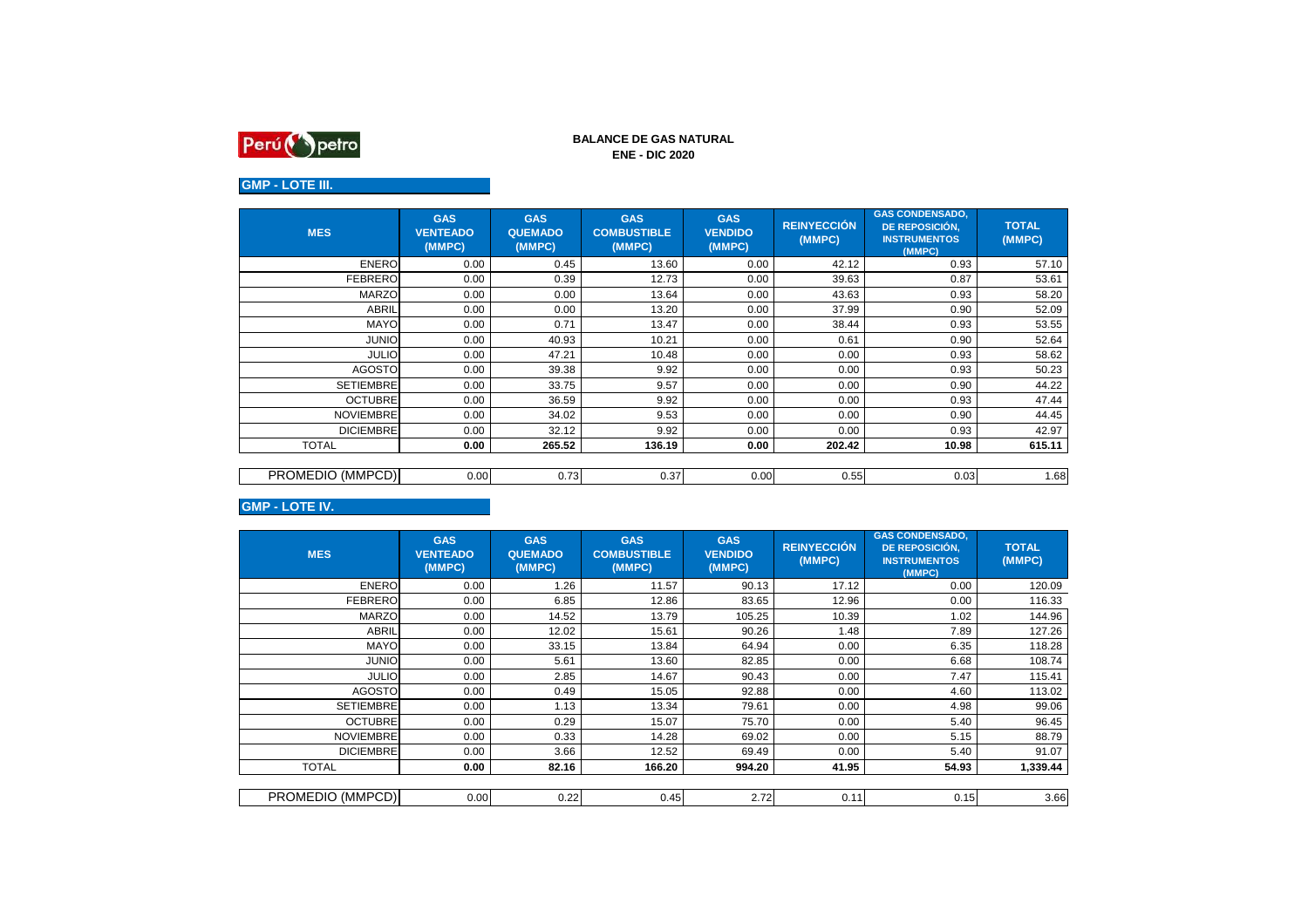

# **GMP - LOTE V**

| <b>MES</b>       | <b>GAS</b><br><b>VENTEADO</b><br>(MMPC) | <b>GAS</b><br><b>QUEMADO</b><br>(MMPC) | <b>GAS</b><br><b>COMBUSTIBLE</b><br>(MMPC) | <b>GAS</b><br><b>VENDIDO</b><br>(MMPC) | <b>REINYECCIÓN</b><br>(MMPC) | <b>GAS CONDENSADO,</b><br>DE REPOSICIÓN.<br><b>INSTRUMENTOS</b><br>(MMPC) | <b>TOTAL</b><br>(MMPC) |
|------------------|-----------------------------------------|----------------------------------------|--------------------------------------------|----------------------------------------|------------------------------|---------------------------------------------------------------------------|------------------------|
| <b>ENERO</b>     | 0.00                                    | 0.00                                   | 4.17                                       | 0.00                                   | 7.19                         | 0.18                                                                      | 11.55                  |
| <b>FEBRERO</b>   | 0.00                                    | 0.00                                   | 4.08                                       | 0.00                                   | 5.60                         | 0.16                                                                      | 9.83                   |
| <b>MARZO</b>     | 0.00                                    | 0.00                                   | 4.40                                       | 0.00                                   | 5.66                         | 0.17                                                                      | 10.22                  |
| <b>ABRIL</b>     | 0.00                                    | 0.00                                   | 4.28                                       | 0.00                                   | 5.93                         | 0.17                                                                      | 10.38                  |
| <b>MAYO</b>      | 0.00                                    | 0.00                                   | 5.00                                       | 0.00                                   | 5.73                         | 0.19                                                                      | 10.91                  |
| <b>JUNIO</b>     | 0.00                                    | 0.00                                   | 4.07                                       | 0.00                                   | 5.26                         | 0.16                                                                      | 9.48                   |
| <b>JULIO</b>     | 0.00                                    | 0.00                                   | 4.26                                       | 0.00                                   | 5.35                         | 0.15                                                                      | 9.76                   |
| <b>AGOSTO</b>    | 0.00                                    | 0.00                                   | 4.32                                       | 0.00                                   | 6.14                         | 0.16                                                                      | 10.62                  |
| <b>SETIEMBRE</b> | 0.00                                    | 0.00                                   | 3.79                                       | 0.00                                   | 7.74                         | 0.16                                                                      | 11.69                  |
| <b>OCTUBRE</b>   | 0.00                                    | 0.00                                   | 3.83                                       | 0.00                                   | 6.75                         | 0.14                                                                      | 10.72                  |
| <b>NOVIEMBRE</b> | 0.00                                    | 0.00                                   | 3.90                                       | 0.00                                   | 6.77                         | 0.16                                                                      | 10.82                  |
| <b>DICIEMBRE</b> | 0.00                                    | 0.00                                   | 3.90                                       | 0.00                                   | 7.60                         | 0.15                                                                      | 11.64                  |
| <b>TOTAL</b>     | 0.00                                    | 0.00                                   | 49.97                                      | 0.00                                   | 75.71                        | 1.94                                                                      | 127.62                 |
|                  |                                         |                                        |                                            |                                        |                              |                                                                           |                        |
| PROMEDIO (MMPCD) | 0.00                                    | 0.00                                   | 0.14                                       | 0.00                                   | 0.21                         | 0.01                                                                      | 0.35                   |

## **SAPET - LOTE VII\_VI**

| <b>MES</b>       | <b>GAS</b><br><b>VENTEADO</b><br>(MMPC) | <b>GAS</b><br><b>QUEMADO</b><br>(MMPC) | <b>GAS</b><br><b>COMBUSTIBLE</b><br>(MMPC) | <b>GAS</b><br><b>VENDIDO</b><br>(MMPC) | <b>REINYECCIÓN</b><br>(MMPC) | <b>GAS CONDENSADO,</b><br>DE REPOSICIÓN,<br><b>INSTRUMENTOS</b><br>(MMPC) | <b>TOTAL</b><br>(MMPC) |
|------------------|-----------------------------------------|----------------------------------------|--------------------------------------------|----------------------------------------|------------------------------|---------------------------------------------------------------------------|------------------------|
| <b>ENERO</b>     | 0.00                                    | 4.36                                   | 24.97                                      | 121.84                                 | 4.53                         | 6.90                                                                      | 162.61                 |
| <b>FEBRERO</b>   | 0.00                                    | 3.95                                   | 22.93                                      | 116.97                                 | 3.29                         | 6.63                                                                      | 153.77                 |
| <b>MARZO</b>     | 0.00                                    | 3.93                                   | 24.62                                      | 126.92                                 | 1.12                         | 7.19                                                                      | 163.79                 |
| <b>ABRIL</b>     | 0.00                                    | 3.74                                   | 24.13                                      | 119.71                                 | 0.00                         | 6.79                                                                      | 154.36                 |
| <b>MAYO</b>      | 0.00                                    | 3.58                                   | 24.58                                      | 61.18                                  | 66.40                        | 3.47                                                                      | 159.20                 |
| <b>JUNIO</b>     | 0.00                                    | 3.56                                   | 23.98                                      | 88.10                                  | 38.70                        | 4.99                                                                      | 159.33                 |
| <b>JULIO</b>     | 0.00                                    | 3.61                                   | 24.72                                      | 102.34                                 | 13.73                        | 5.80                                                                      | 150.21                 |
| <b>AGOSTO</b>    | 0.00                                    | 3.49                                   | 24.65                                      | 104.95                                 | 5.32                         | 5.95                                                                      | 144.35                 |
| <b>SETIEMBRE</b> | 0.00                                    | 3.39                                   | 23.67                                      | 118.40                                 | 0.00                         | 6.71                                                                      | 152.16                 |
| <b>OCTUBRE</b>   | 0.00                                    | 3.33                                   | 23.85                                      | 92.29                                  | 21.81                        | 5.23                                                                      | 146.50                 |
| <b>NOVIEMBRE</b> | 0.00                                    | 3.28                                   | 23.67                                      | 108.15                                 | 1.27                         | 6.13                                                                      | 142.49                 |
| <b>DICIEMBRE</b> | 0.00                                    | 3.61                                   | 24.70                                      | 116.72                                 | 0.00                         | 6.62                                                                      | 151.65                 |
| <b>TOTAL</b>     | 0.00                                    | 43.82                                  | 290.47                                     | 1,277.56                               | 156.17                       | 72.40                                                                     | 1,840.42               |
|                  |                                         |                                        |                                            |                                        |                              |                                                                           |                        |
| PROMEDIO (MMPCD) | 0.00                                    | 0.12                                   | 0.79                                       | 3.49                                   | 0.43                         | 0.20                                                                      | 5.03                   |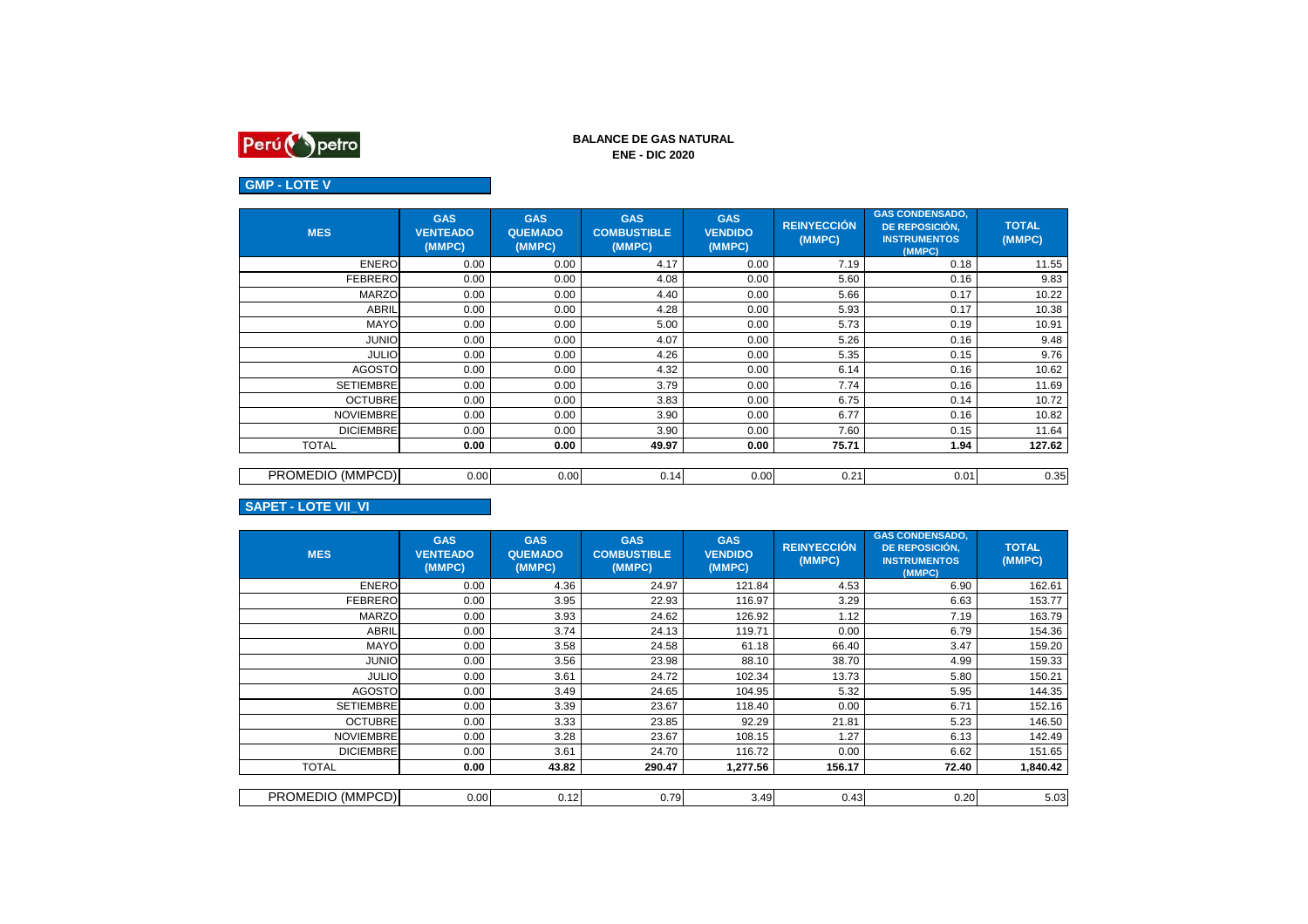

# **UNIPETRO ABC - LOTE IX**

| <b>MES</b>       | <b>GAS</b><br><b>VENTEADO</b><br>(MMPC) | <b>GAS</b><br><b>QUEMADO</b><br>(MMPC) | <b>GAS</b><br><b>COMBUSTIBLE</b><br>(MMPC) | <b>GAS</b><br><b>VENDIDO</b><br>(MMPC) | <b>REINYECCIÓN</b><br>(MMPC) | <b>GAS CONDENSADO,</b><br>DE REPOSICIÓN,<br><b>INSTRUMENTOS</b><br>(MMPC) | <b>TOTAL</b><br>(MMPC) |
|------------------|-----------------------------------------|----------------------------------------|--------------------------------------------|----------------------------------------|------------------------------|---------------------------------------------------------------------------|------------------------|
| <b>ENERO</b>     | 0.00                                    | 0.00                                   | 2.11                                       | 0.00                                   | 0.00                         | 0.00                                                                      | 2.11                   |
| <b>FEBRERO</b>   | 0.00                                    | 0.00                                   | 1.92                                       | 0.00                                   | 0.00                         | 0.00                                                                      | 1.92                   |
| <b>MARZO</b>     | 0.00                                    | 0.00                                   | 2.00                                       | 0.00                                   | 0.00                         | 0.00                                                                      | 2.00                   |
| <b>ABRIL</b>     | 0.00                                    | 0.00                                   | 1.92                                       | 0.00                                   | 0.00                         | 0.00                                                                      | 1.92                   |
| <b>MAYO</b>      | 0.00                                    | 0.00                                   | 1.86                                       | 0.00                                   | 0.00                         | 0.00                                                                      | 1.86                   |
| <b>JUNIO</b>     | 0.00                                    | 0.00                                   | 1.75                                       | 0.00                                   | 0.00                         | 0.00                                                                      | 1.75                   |
| <b>JULIO</b>     | 0.00                                    | 0.00                                   | 1.78                                       | 0.00                                   | 0.00                         | 0.00                                                                      | 1.78                   |
| <b>AGOSTO</b>    | 0.00                                    | 0.00                                   | 1.77                                       | 0.00                                   | 0.00                         | 0.00                                                                      | 1.77                   |
| <b>SETIEMBRE</b> | 0.00                                    | 0.00                                   | 1.99                                       | 0.00                                   | 0.00                         | 0.00                                                                      | 1.99                   |
| <b>OCTUBRE</b>   | 0.00                                    | 0.00                                   | 2.09                                       | 0.00                                   | 0.00                         | 0.00                                                                      | 2.09                   |
| <b>NOVIEMBRE</b> | 0.00                                    | 0.00                                   | 1.82                                       | 0.00                                   | 0.00                         | 0.00                                                                      | 1.82                   |
| <b>DICIEMBRE</b> | 0.00                                    | 0.00                                   | 2.17                                       | 0.00                                   | 0.00                         | 0.00                                                                      | 2.17                   |
| <b>TOTAL</b>     | 0.00                                    | 0.00                                   | 23.16                                      | 0.00                                   | 0.00                         | 0.00                                                                      | 23.16                  |
|                  |                                         |                                        |                                            |                                        |                              |                                                                           |                        |
| PROMEDIO (MMPCD) | 0.00                                    | 0.00                                   | 0.06                                       | 0.00                                   | 0.00                         | 0.00                                                                      | 0.06                   |

**CNPC - LOTE X** 

| <b>MES</b>       | <b>GAS</b><br><b>VENTEADO</b><br>(MMPC) | <b>GAS</b><br><b>QUEMADO</b><br>(MMPC) | <b>GAS</b><br><b>COMBUSTIBLE</b><br>(MMPC) | <b>GAS</b><br><b>VENDIDO</b><br>(MMPC) | <b>REINYECCIÓN</b><br>(MMPC) | <b>GAS CONDENSADO,</b><br>DE REPOSICIÓN,<br><b>INSTRUMENTOS</b><br>(MMPC) | <b>TOTAL</b><br>(MMPC) |
|------------------|-----------------------------------------|----------------------------------------|--------------------------------------------|----------------------------------------|------------------------------|---------------------------------------------------------------------------|------------------------|
| <b>ENERO</b>     | 0.00                                    | 96.34                                  | 95.47                                      | 465.21                                 | 165.04                       | 52.35                                                                     | 874.39                 |
| <b>FEBRERO</b>   | 0.00                                    | 92.06                                  | 94.76                                      | 462.19                                 | 113.20                       | 65.34                                                                     | 827.55                 |
| <b>MARZO</b>     | 0.00                                    | 100.30                                 | 99.37                                      | 466.50                                 | 137.62                       | 68.64                                                                     | 872.43                 |
| ABRIL            | 0.00                                    | 98.62                                  | 94.16                                      | 418.65                                 | 149.09                       | 68.42                                                                     | 828.94                 |
| <b>MAYO</b>      | 0.00                                    | 98.90                                  | 96.93                                      | 449.67                                 | 127.66                       | 70.23                                                                     | 843.39                 |
| <b>JUNIO</b>     | 0.00                                    | 73.80                                  | 91.75                                      | 458.69                                 | 81.42                        | 62.96                                                                     | 768.62                 |
| <b>JULIO</b>     | 0.00                                    | 70.13                                  | 89.93                                      | 486.43                                 | 69.10                        | 58.39                                                                     | 773.98                 |
| <b>AGOSTO</b>    | 0.00                                    | 61.04                                  | 86.68                                      | 489.16                                 | 58.95                        | 55.64                                                                     | 751.48                 |
| <b>SETIEMBRE</b> | 0.00                                    | 64.85                                  | 83.25                                      | 465.49                                 | 52.69                        | 55.65                                                                     | 721.93                 |
| <b>OCTUBRE</b>   | 0.00                                    | 62.87                                  | 88.46                                      | 479.21                                 | 45.32                        | 60.97                                                                     | 736.82                 |
| <b>NOVIEMBRE</b> | 0.00                                    | 50.60                                  | 85.68                                      | 464.29                                 | 45.67                        | 59.52                                                                     | 705.77                 |
| <b>DICIEMBRE</b> | 0.00                                    | 63.29                                  | 84.00                                      | 488.25                                 | 39.37                        | 56.37                                                                     | 731.28                 |
| <b>TOTAL</b>     | 0.00                                    | 932.77                                 | 1,090.43                                   | 5,593.74                               | 1,085.14                     | 734.49                                                                    | 9,436.56               |
|                  |                                         |                                        |                                            |                                        |                              |                                                                           |                        |
| PROMEDIO (MMPCD) | 0.00                                    | 2.55                                   | 2.98                                       | 15.28                                  | 2.96                         | 2.01                                                                      | 25.78                  |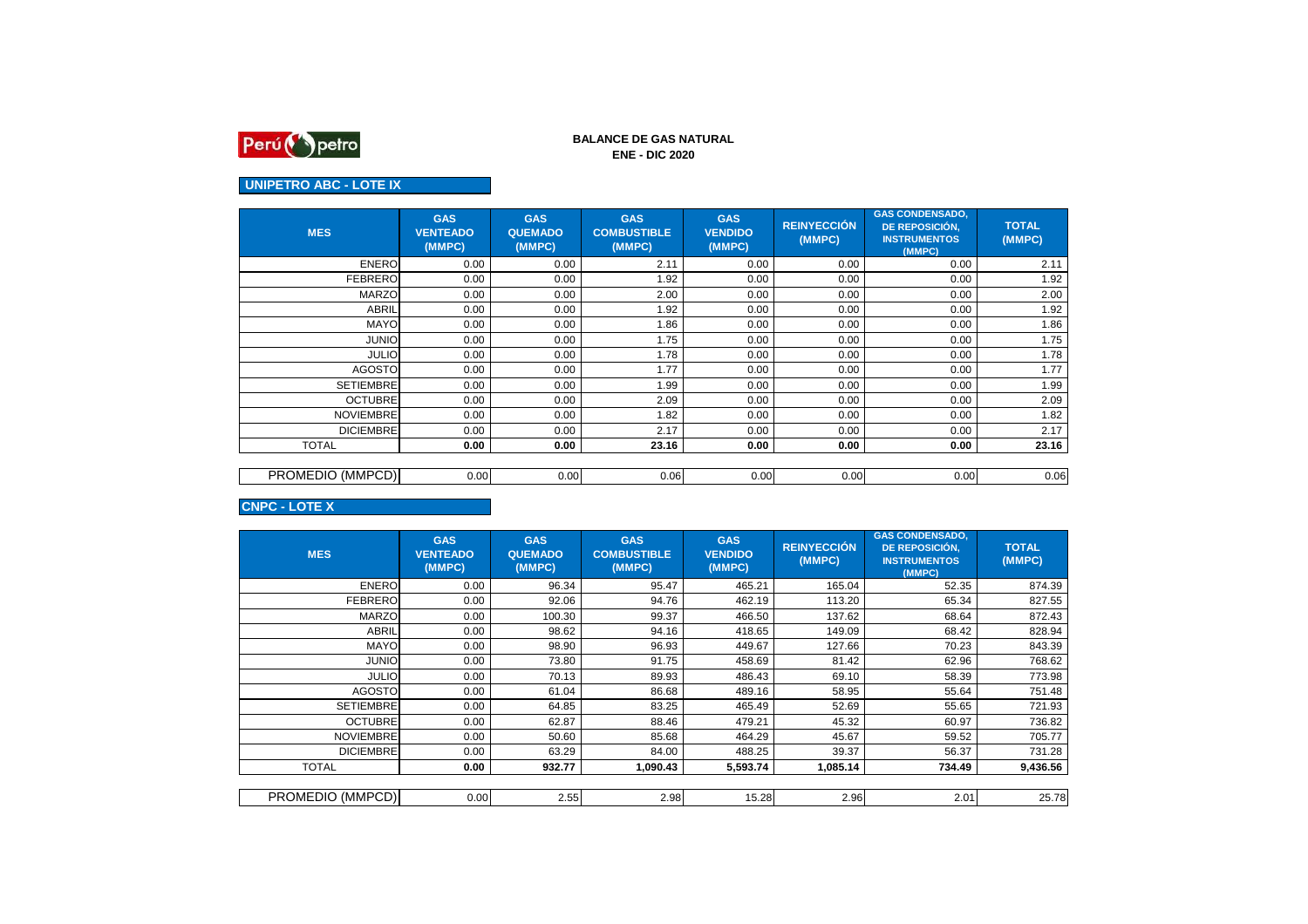

# **SAVIA - LOTE Z-2B**

| <b>MES</b>       | <b>GAS</b><br><b>VENTEADO</b><br>(MMPC) | <b>GAS</b><br><b>QUEMADO</b><br>(MMPC) | <b>GAS</b><br><b>COMBUSTIBLE</b><br>(MMPC) | <b>GAS</b><br><b>VENDIDO</b><br>(MMPC) | <b>REINYECCIÓN</b><br>(MMPC) | <b>GAS CONDENSADO,</b><br>DE REPOSICIÓN.<br><b>INSTRUMENTOS</b><br>(MMPC) | <b>TOTAL</b><br>(MMPC) |
|------------------|-----------------------------------------|----------------------------------------|--------------------------------------------|----------------------------------------|------------------------------|---------------------------------------------------------------------------|------------------------|
| <b>ENERO</b>     | 0.24                                    | 79.29                                  | 356.87                                     | 160.29                                 | 955.36                       | 377.62                                                                    | 1,929.67               |
| <b>FEBRERO</b>   | 0.22                                    | 38.47                                  | 330.91                                     | 101.83                                 | 929.86                       | 351.82                                                                    | 1,753.11               |
| <b>MARZO</b>     | 0.25                                    | 33.08                                  | 352.87                                     | 80.50                                  | 1,026.98                     | 352.34                                                                    | 1,846.01               |
| ABRIL            | 0.07                                    | 45.06                                  | 340.30                                     | 38.89                                  | 1,007.89                     | 346.69                                                                    | 1,778.90               |
| <b>MAYO</b>      | 0.22                                    | 10.73                                  | 349.33                                     | 91.47                                  | 1,021.97                     | 361.28                                                                    | 1,835.00               |
| <b>JUNIO</b>     | 0.53                                    | 17.02                                  | 334.48                                     | 174.16                                 | 868.00                       | 341.86                                                                    | 1,736.05               |
| <b>JULIO</b>     | 16.97                                   | 18.07                                  | 337.41                                     | 172.95                                 | 878.25                       | 368.49                                                                    | 1,792.14               |
| <b>AGOSTO</b>    | 56.62                                   | 28.74                                  | 344.44                                     | 184.73                                 | 846.49                       | 361.04                                                                    | 1,822.06               |
| <b>SETIEMBRE</b> | 0.00                                    | 30.43                                  | 333.83                                     | 164.82                                 | 804.72                       | 365.25                                                                    | 1,699.05               |
| <b>OCTUBRE</b>   | 0.00                                    | 29.61                                  | 342.30                                     | 225.64                                 | 805.27                       | 353.32                                                                    | 1,756.14               |
| <b>NOVIEMBRE</b> | 0.00                                    | 27.30                                  | 335.60                                     | 205.06                                 | 835.70                       | 342.22                                                                    | 1,745.88               |
| <b>DICIEMBRE</b> | 36.48                                   | 30.14                                  | 345.74                                     | 198.92                                 | 874.12                       | 367.43                                                                    | 1,852.83               |
| <b>TOTAL</b>     | 111.60                                  | 387.93                                 | 4,104.07                                   | 1,799.28                               | 10,854.60                    | 4,289.36                                                                  | 21,546.84              |
|                  |                                         |                                        |                                            |                                        |                              |                                                                           |                        |
| PROMEDIO (MMPCD) | 0.30                                    | 1.06                                   | 11.21                                      | 4.92                                   | 29.66                        | 11.72                                                                     | 58.87                  |

 **OLYMPIC - LOTE XIII**

| <b>MES</b>       | <b>GAS</b><br><b>VENTEADO</b><br>(MMPC) | <b>GAS</b><br><b>QUEMADO</b><br>(MMPC) | <b>GAS</b><br><b>COMBUSTIBLE</b><br>(MMPC) | <b>GAS</b><br><b>VENDIDO</b><br>(MMPC) | <b>REINYECCIÓN</b><br>(MMPC) | <b>GAS CONDENSADO.</b><br>DE REPOSICIÓN,<br><b>INSTRUMENTOS</b><br>(MMPC) | <b>TOTAL</b><br>(MMPC) |
|------------------|-----------------------------------------|----------------------------------------|--------------------------------------------|----------------------------------------|------------------------------|---------------------------------------------------------------------------|------------------------|
| <b>ENERO</b>     |                                         | 9.23                                   | 37.14                                      | 679.02                                 | 0.00                         | 23.79                                                                     | 749.18                 |
| <b>FEBRERO</b>   |                                         | 9.60                                   | 34.39                                      | 434.47                                 | 0.00                         | 21.37                                                                     | 499.83                 |
| <b>MARZO</b>     |                                         | 13.66                                  | 45.59                                      | 300.68                                 | 0.43                         | 15.22                                                                     | 375.58                 |
| <b>ABRIL</b>     |                                         | 11.92                                  | 33.28                                      | 279.62                                 | 0.00                         | 20.15                                                                     | 344.97                 |
| <b>MAYO</b>      |                                         | 32.08                                  | 34.30                                      | 325.32                                 | 0.00                         | 20.25                                                                     | 411.95                 |
| <b>JUNIO</b>     |                                         | 33.94                                  | 31.68                                      | 358.92                                 | 0.00                         | 12.29                                                                     | 436.83                 |
| <b>JULIO</b>     |                                         | 8.49                                   | 40.76                                      | 438.47                                 | 0.00                         | 14.13                                                                     | 501.85                 |
| <b>AGOSTO</b>    |                                         | 34.84                                  | 51.23                                      | 407.43                                 | 0.00                         | 17.21                                                                     | 510.71                 |
| <b>SETIEMBRE</b> |                                         | 26.48                                  | 48.29                                      | 426.83                                 | 0.00                         | 16.43                                                                     | 518.03                 |
| <b>OCTUBRE</b>   |                                         | 19.57                                  | 40.37                                      | 431.20                                 | 0.00                         | 21.68                                                                     | 512.82                 |
| <b>NOVIEMBRE</b> |                                         | 11.53                                  | 40.94                                      | 373.68                                 | 0.00                         | 23.64                                                                     | 449.79                 |
| <b>DICIEMBRE</b> |                                         | 11.27                                  | 47.16                                      | 403.17                                 | 0.00                         | 22.55                                                                     | 484.15                 |
| <b>TOTAL</b>     | 0.00                                    | 222.61                                 | 485.13                                     | 4,858.83                               | 0.43                         | 228.71                                                                    | 5,795.71               |
|                  |                                         |                                        |                                            |                                        |                              |                                                                           |                        |
| PROMEDIO (MMPCD) | 0.00                                    | 0.61                                   | 1.33                                       | 13.28                                  | 0.00                         | 0.62                                                                      | 15.84                  |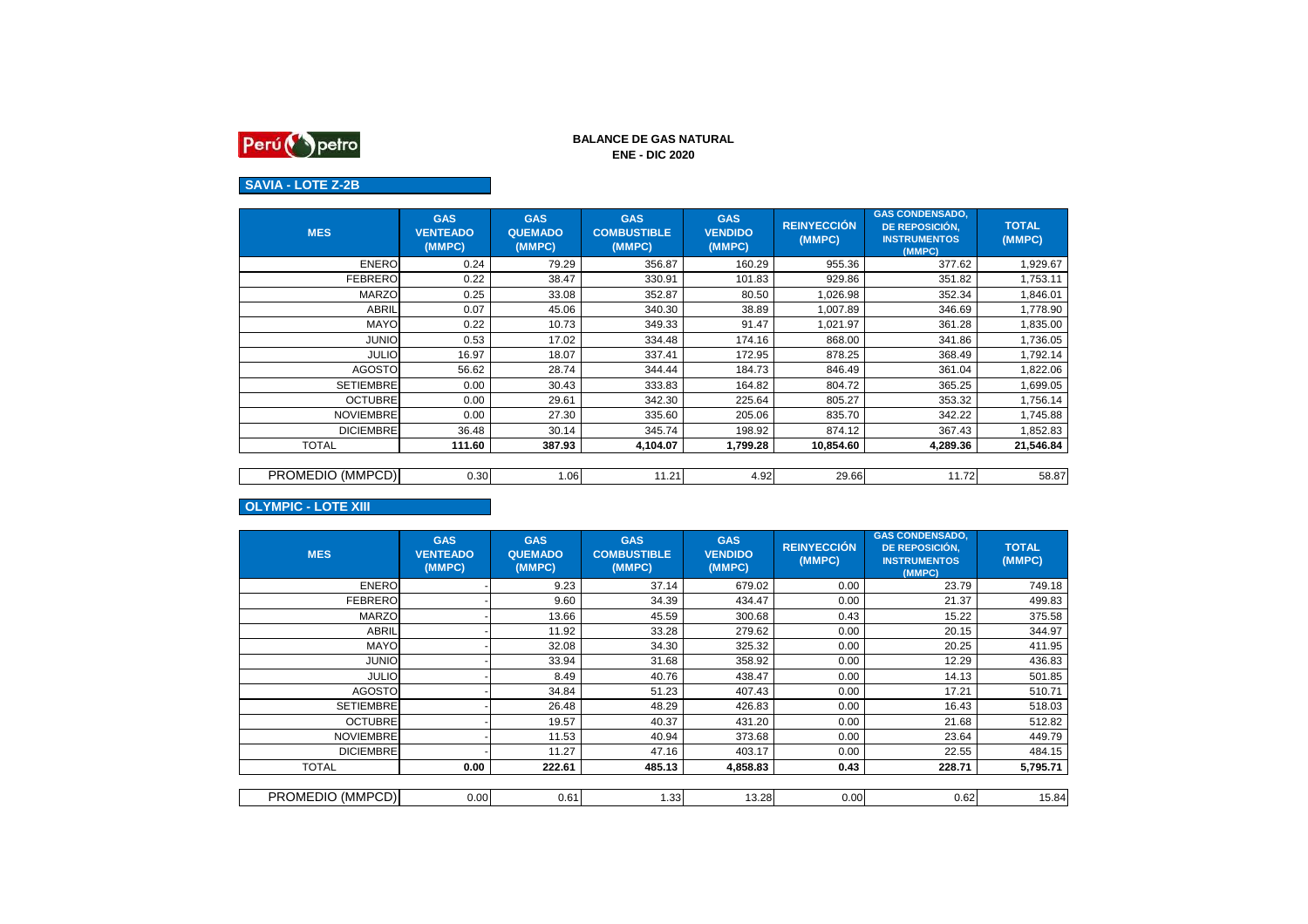

### **ENE - DIC 2020BALANCE DE GAS NATURAL**

# **PETROMONT - LOTE XV**

| <b>MES</b>       | <b>GAS</b><br><b>VENTEADO</b><br>(MMPC) | <b>GAS</b><br><b>QUEMADO</b><br>(MMPC) | <b>GAS</b><br><b>COMBUSTIBLE</b><br>(MMPC) | <b>GAS</b><br><b>VENDIDO</b><br>(MMPC) | <b>REINYECCIÓN</b><br>(MMPC) | <b>GAS CONDENSADO.</b><br>DE REPOSICIÓN.<br><b>INSTRUMENTOS</b><br>(MMPC) | <b>TOTAL</b><br>(MMPC) |
|------------------|-----------------------------------------|----------------------------------------|--------------------------------------------|----------------------------------------|------------------------------|---------------------------------------------------------------------------|------------------------|
| <b>ENERO</b>     | 0.00                                    | 1.16                                   | 0.36                                       | 0.00                                   | 0.00                         | 0.00                                                                      | 1.52                   |
| <b>FEBRERO</b>   | 0.00                                    | 1.12                                   | 0.33                                       | 0.00                                   | 0.00                         | 0.00                                                                      | 1.45                   |
| <b>MARZO</b>     | 0.00                                    | 1.14                                   | 0.33                                       | 0.00                                   | 0.00                         | 0.00                                                                      | 1.47                   |
| ABRIL            | 0.00                                    | 1.09                                   | 0.31                                       | 0.00                                   | 0.00                         | 0.00                                                                      | 1.40                   |
| <b>MAYO</b>      | 0.00                                    | 1.33                                   | 0.36                                       | 0.00                                   | 0.00                         | 0.00                                                                      | 1.70                   |
| <b>JUNIO</b>     | 0.00                                    | 1.27                                   | 0.36                                       | 0.00                                   | 0.00                         | 0.00                                                                      | 1.63                   |
| <b>JULIO</b>     | 0.00                                    | 1.25                                   | 0.36                                       | 0.00                                   | 0.00                         | 0.00                                                                      | 1.61                   |
| <b>AGOSTO</b>    | 0.00                                    | 1.24                                   | 0.31                                       | 0.00                                   | 0.00                         | 0.00                                                                      | 1.55                   |
| <b>SETIEMBRE</b> | 0.00                                    | 1.17                                   | 0.30                                       | 0.00                                   | 0.00                         | 0.00                                                                      | 1.47                   |
| <b>OCTUBRE</b>   | 0.00                                    | 1.17                                   | 0.33                                       | 0.00                                   | 0.00                         | 0.00                                                                      | 1.50                   |
| <b>NOVIEMBRE</b> | 0.00                                    | 1.22                                   | 0.35                                       | 0.00                                   | 0.00                         | 0.00                                                                      | 1.57                   |
| <b>DICIEMBRE</b> | 0.00                                    | 1.27                                   | 0.36                                       | 0.00                                   | 0.00                         | 0.00                                                                      | 1.63                   |
| <b>TOTAL</b>     | 0.00                                    | 14.44                                  | 4.07                                       | 0.00                                   | 0.00                         | 0.00                                                                      | 18.51                  |
|                  |                                         |                                        |                                            |                                        |                              |                                                                           |                        |
| PROMEDIO (MMPCD) | 0.00                                    | 0.04                                   | 0.01                                       | 0.00                                   | 0.00                         | 0.00                                                                      | 0.05                   |

## **PETROMONT - LOTE XX**

| <b>MES</b>       | <b>GAS</b><br><b>VENTEADO</b><br>(MMPC) | <b>GAS</b><br><b>QUEMADO</b><br>(MMPC) | <b>GAS</b><br><b>COMBUSTIBLE</b><br>(MMPC) | <b>GAS</b><br><b>VENDIDO</b><br>(MMPC) | <b>REINYECCIÓN</b><br>(MMPC) | <b>GAS CONDENSADO,</b><br>DE REPOSICIÓN.<br><b>INSTRUMENTOS</b><br>(MMPC) | <b>TOTAL</b><br>(MMPC) |
|------------------|-----------------------------------------|----------------------------------------|--------------------------------------------|----------------------------------------|------------------------------|---------------------------------------------------------------------------|------------------------|
| <b>ENERO</b>     | 0.00                                    | 0.00                                   | 0.41                                       | 0.00                                   | 0.00                         | 0.00                                                                      | 0.41                   |
| <b>FEBRERO</b>   | 0.00                                    | 0.00                                   | 0.36                                       | 0.00                                   | 0.00                         | 0.00                                                                      | 0.36                   |
| <b>MARZO</b>     | 0.00                                    | 0.00                                   | 0.39                                       | 0.00                                   | 0.00                         | 0.00                                                                      | 0.39                   |
| <b>ABRIL</b>     | 0.00                                    | 0.00                                   | 0.36                                       | 0.00                                   | 0.00                         | 0.00                                                                      | 0.36                   |
| <b>MAYO</b>      | 0.00                                    | 0.00                                   | 0.36                                       | 0.00                                   | 0.00                         | 0.00                                                                      | 0.36                   |
| <b>JUNIO</b>     | 0.00                                    | 0.00                                   | 0.34                                       | 0.00                                   | 0.00                         | 0.00                                                                      | 0.34                   |
| <b>JULIO</b>     | 0.00                                    | 0.00                                   | 0.38                                       | 0.00                                   | 0.00                         | 0.00                                                                      | 0.38                   |
| <b>AGOSTO</b>    | 0.00                                    | 0.00                                   | 0.38                                       | 0.00                                   | 0.00                         | 0.00                                                                      | 0.38                   |
| <b>SETIEMBRE</b> | 0.00                                    | 0.00                                   | 0.34                                       | 0.00                                   | 0.00                         | 0.00                                                                      | 0.34                   |
| <b>OCTUBRE</b>   | 0.00                                    | 0.00                                   | 0.36                                       | 0.00                                   | 0.00                         | 0.00                                                                      | 0.36                   |
| <b>NOVIEMBRE</b> | 0.00                                    | 0.00                                   | 0.38                                       | 0.00                                   | 0.00                         | 0.00                                                                      | 0.38                   |
| <b>DICIEMBRE</b> | 0.00                                    | 0.00                                   | 0.36                                       | 0.00                                   | 0.00                         | 0.00                                                                      | 0.36                   |
| <b>TOTAL</b>     | 0.00                                    | 0.00                                   | 4.43                                       | 0.00                                   | 0.00                         | 0.00                                                                      | 4.43                   |
|                  |                                         |                                        |                                            |                                        |                              |                                                                           |                        |
| PROMEDIO (MMPCD) | 0.00                                    | 0.00                                   | 0.01                                       | 0.00                                   | 0.00                         | 0.00                                                                      | 0.01                   |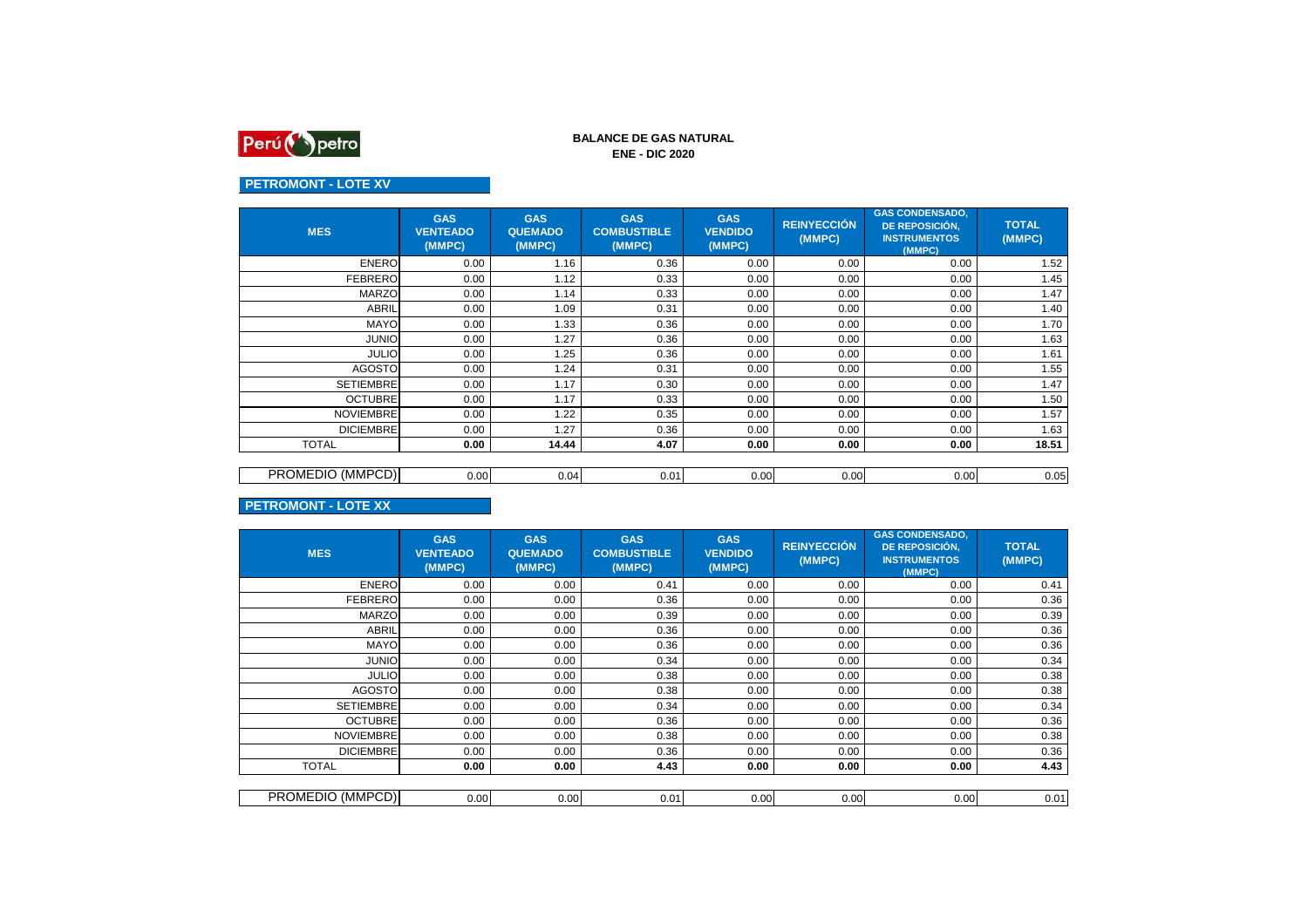

## **PLUSPETROL NORTE - LOTE 8**

| <b>MES</b>       | <b>GAS</b><br><b>VENTEADO</b><br>(MMPC) | <b>GAS</b><br><b>QUEMADO</b><br>(MMPC) | <b>GAS</b><br><b>COMBUSTIBLE</b><br>(MMPC) | <b>GAS</b><br><b>VENDIDO</b><br>(MMPC) | <b>REINYECCIÓN</b><br>(MMPC) | <b>GAS CONDENSADO.</b><br>DE REPOSICIÓN.<br><b>INSTRUMENTOS</b><br>(MMPC) | <b>TOTAL</b><br>(MMPC) |
|------------------|-----------------------------------------|----------------------------------------|--------------------------------------------|----------------------------------------|------------------------------|---------------------------------------------------------------------------|------------------------|
| <b>ENERO</b>     | 0.00                                    | 8.40                                   | 26.03                                      | 0.00                                   | 0.00                         | 0.00                                                                      | 34.43                  |
| <b>FEBRERO</b>   | 0.00                                    | 8.07                                   | 16.75                                      | 0.00                                   | 0.00                         | 0.00                                                                      | 24.82                  |
| <b>MARZO</b>     | 0.00                                    | 8.46                                   | 24.67                                      | 0.00                                   | 0.00                         | 0.00                                                                      | 33.12                  |
| <b>ABRIL</b>     | 0.00                                    | 10.03                                  | 13.41                                      | 0.00                                   | 0.00                         | 0.00                                                                      | 23.44                  |
| <b>MAYO</b>      | 0.00                                    | 9.56                                   | 22.40                                      | 0.00                                   | 0.00                         | 0.00                                                                      | 31.95                  |
| <b>JUNIO</b>     | 0.00                                    | 8.88                                   | 22.27                                      | 0.00                                   | 0.00                         | 0.00                                                                      | 31.15                  |
| <b>JULIO</b>     | 0.00                                    | 7.81                                   | 22.02                                      | 0.00                                   | 0.00                         | 0.00                                                                      | 29.83                  |
| <b>AGOSTO</b>    | 0.00                                    | 7.98                                   | 22.88                                      | 0.00                                   | 0.00                         | 0.00                                                                      | 30.87                  |
| <b>SETIEMBRE</b> | 0.00                                    | 7.66                                   | 21.78                                      | 0.00                                   | 0.00                         | 0.00                                                                      | 29.44                  |
| <b>OCTUBRE</b>   | 0.00                                    | 4.50                                   | 13.82                                      | 0.00                                   | 0.00                         | 0.00                                                                      | 18.32                  |
| <b>NOVIEMBRE</b> | 0.00                                    | 7.63                                   | 16.14                                      | 0.00                                   | 0.00                         | 0.00                                                                      | 23.77                  |
| <b>DICIEMBRE</b> | 0.00                                    | 7.96                                   | 21.92                                      | 0.00                                   | 0.00                         | 0.00                                                                      | 29.87                  |
| <b>TOTAL</b>     | 0.00                                    | 96.91                                  | 244.10                                     | 0.00                                   | 0.00                         | 0.00                                                                      | 341.01                 |
|                  |                                         |                                        |                                            |                                        |                              |                                                                           |                        |
| PROMEDIO (MMPCD) | 0.00                                    | 0.26                                   | 0.67                                       | 0.00                                   | 0.00                         | 0.00                                                                      | 0.93                   |

# **PETROTAL - LOTE 95**

| <b>MES</b>       | <b>GAS</b><br><b>VENTEADO</b><br>(MMPC) | <b>GAS</b><br><b>QUEMADO</b><br>(MMPC) | <b>GAS</b><br><b>COMBUSTIBLE</b><br>(MMPC) | <b>GAS</b><br><b>VENDIDO</b><br>(MMPC) | <b>REINYECCIÓN</b><br>(MMPC) | <b>GAS CONDENSADO,</b><br>DE REPOSICIÓN,<br><b>INSTRUMENTOS</b><br>(MMPC) | <b>TOTAL</b><br>(MMPC) |
|------------------|-----------------------------------------|----------------------------------------|--------------------------------------------|----------------------------------------|------------------------------|---------------------------------------------------------------------------|------------------------|
| <b>ENERO</b>     | 0.00                                    | 7.59                                   | 0.00                                       | 0.00                                   | 0.00                         | 0.00                                                                      | 7.59                   |
| <b>FEBRERO</b>   | 0.00                                    | 6.78                                   | 0.00                                       | 0.00                                   | 0.00                         | 0.00                                                                      | 6.78                   |
| <b>MARZO</b>     | 0.00                                    | 5.99                                   | 0.00                                       | 0.00                                   | 0.00                         | 0.00                                                                      | 5.99                   |
| <b>ABRIL</b>     | 0.00                                    | 7.92                                   | 0.00                                       | 0.00                                   | 0.00                         | 0.00                                                                      | 7.92                   |
| <b>MAYO</b>      | 0.00                                    | 0.99                                   | 0.00                                       | 0.00<br>0.00                           |                              | 0.00                                                                      | 0.99                   |
| <b>JUNIO</b>     | 0.00                                    | 0.00                                   | 0.00<br>0.00<br>0.00                       |                                        | 0.00                         | 0.00                                                                      |                        |
| <b>JULIO</b>     | 0.00                                    | 3.43                                   | 0.00                                       | 0.00                                   | 0.00                         | 0.00                                                                      | 3.43                   |
| <b>AGOSTO</b>    | 0.00                                    | 1.11                                   | 0.00                                       | 0.00                                   | 0.00                         | 0.00                                                                      | 1.11                   |
| <b>SETIEMBRE</b> | 0.00                                    | 0.43                                   | 0.00                                       | 0.00                                   | 0.00                         | 0.00                                                                      | 0.43                   |
| <b>OCTUBRE</b>   | 0.00                                    | 6.40                                   | 0.00                                       | 0.00                                   | 0.00                         | 0.00                                                                      | 6.40                   |
| <b>NOVIEMBRE</b> | 0.00                                    | 4.55                                   | 0.00                                       | 0.00                                   | 0.00                         | 0.00                                                                      | 4.55                   |
| <b>DICIEMBRE</b> | 0.00                                    | 3.39                                   | 0.00                                       | 0.00                                   | 0.00                         | 0.00                                                                      | 3.39                   |
| <b>TOTAL</b>     | 0.00                                    | 48.60                                  | 0.00                                       | 0.00                                   | 0.00                         | 0.00                                                                      | 48.60                  |
|                  |                                         |                                        |                                            |                                        |                              |                                                                           |                        |
| PROMEDIO (MMPCD) | 0.00                                    | 0.13                                   | 0.00                                       | 0.00                                   | 0.00                         | 0.00                                                                      | 0.13                   |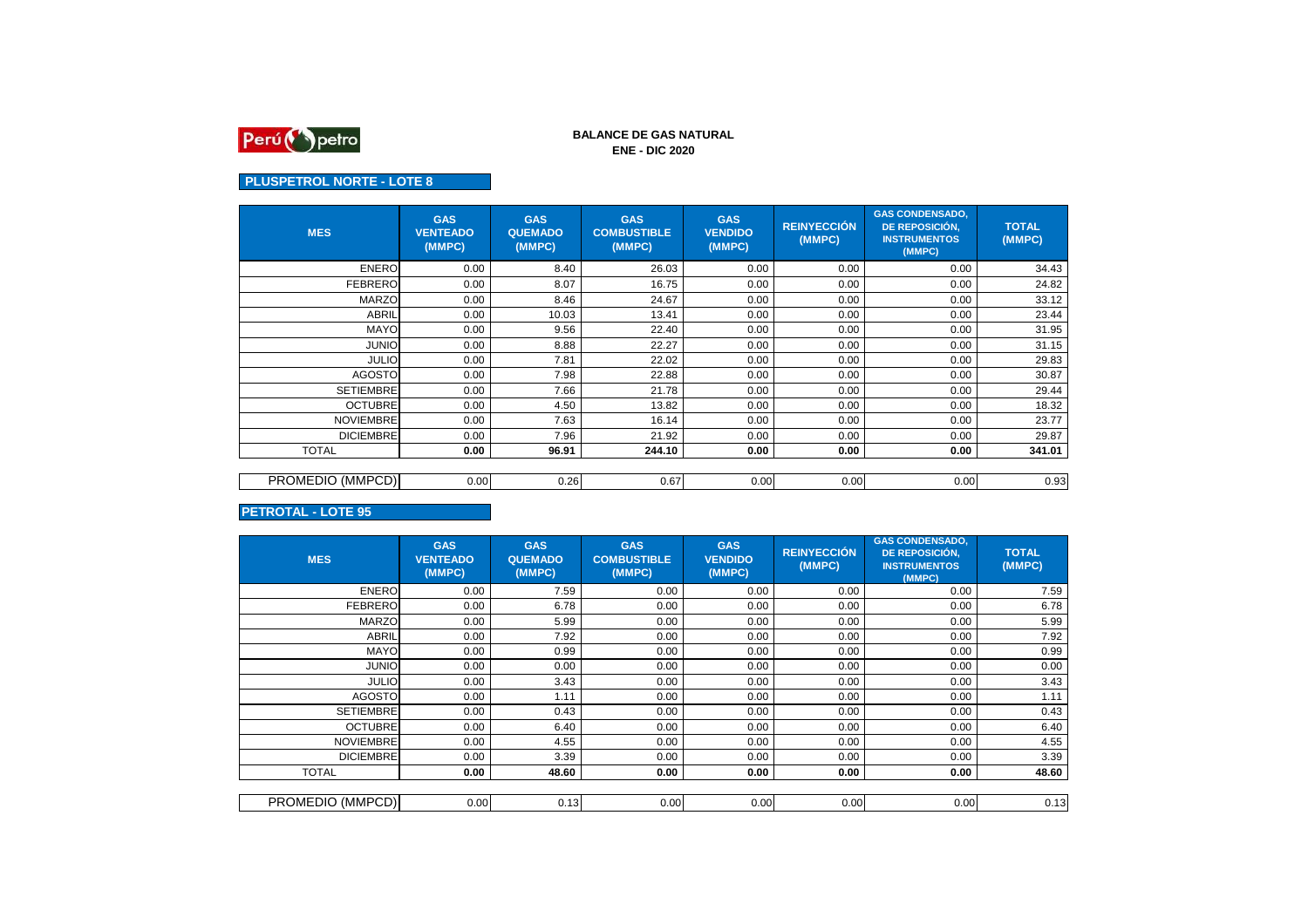

### **ENE - DIC 2020BALANCE DE GAS NATURAL**

# **CEPSA - LOTE 131**

| <b>MES</b>       | <b>GAS</b><br><b>VENTEADO</b><br>(MMPC) | <b>GAS</b><br><b>QUEMADO</b><br>(MMPC) | <b>GAS</b><br><b>COMBUSTIBLE</b><br>(MMPC) | <b>GAS</b><br><b>VENDIDO</b><br>(MMPC) | <b>GAS CONDENSADO,</b><br><b>REINYECCIÓN</b><br>DE REPOSICIÓN.<br>(MMPC)<br><b>INSTRUMENTOS</b><br>(MMPC) |      | <b>TOTAL</b><br>(MMPC) |
|------------------|-----------------------------------------|----------------------------------------|--------------------------------------------|----------------------------------------|-----------------------------------------------------------------------------------------------------------|------|------------------------|
| <b>ENERO</b>     | 0.00                                    | 2.78                                   | 0.00                                       | 0.00                                   | 0.00                                                                                                      | 0.00 | 2.78                   |
| <b>FEBRERO</b>   | 0.00                                    | 2.35                                   | 0.00                                       | 0.00                                   | 0.00                                                                                                      | 0.00 | 2.35                   |
| <b>MARZO</b>     | 0.00                                    | 2.78                                   | 0.00                                       | 0.00                                   | 0.00                                                                                                      | 0.00 | 2.78                   |
| <b>ABRIL</b>     | 0.00                                    | 2.14                                   | 0.00                                       | 0.00                                   | 0.00                                                                                                      | 0.00 | 2.14                   |
| <b>MAYO</b>      | 0.00                                    | 2.14                                   | 0.00                                       | 0.00                                   | 0.00                                                                                                      | 0.00 | 2.14                   |
| <b>JUNIO</b>     | 0.00                                    | 2.39                                   | 0.00<br>0.00                               |                                        | 0.00                                                                                                      | 0.00 | 2.39                   |
| <b>JULIO</b>     | 0.00                                    | 2.01                                   | 0.00                                       | 0.00                                   | 0.00                                                                                                      | 0.00 | 2.01                   |
| <b>AGOSTO</b>    | 0.00                                    | 1.58                                   | 0.00                                       | 0.00                                   | 0.00                                                                                                      | 0.00 | 1.58                   |
| <b>SETIEMBRE</b> | 0.00                                    | 1.38                                   | 0.00                                       | 0.00                                   | 0.00                                                                                                      | 0.00 | 1.38                   |
| <b>OCTUBRE</b>   | 0.00                                    | 1.72                                   | 0.00                                       | 0.00                                   | 0.00                                                                                                      | 0.00 | 1.72                   |
| <b>NOVIEMBRE</b> | 0.00                                    | 1.86                                   | 0.00                                       | 0.00                                   | 0.00                                                                                                      | 0.00 | 1.86                   |
| <b>DICIEMBRE</b> | 0.00                                    | 2.15                                   | 0.00                                       | 0.00                                   | 0.00                                                                                                      | 0.00 | 2.15                   |
| <b>TOTAL</b>     | 0.00                                    | 25.28                                  | 0.00                                       | 0.00                                   | 0.00                                                                                                      | 0.00 | 25.28                  |
|                  |                                         |                                        |                                            |                                        |                                                                                                           |      |                        |
| PROMEDIO (MMPCD) | 0.00                                    | 0.07                                   | 0.00                                       | 0.00                                   | 0.00                                                                                                      | 0.00 | 0.07                   |

### **FRONTERA - LOTE 192**

| <b>MES</b>       | <b>GAS</b><br><b>VENTEADO</b><br>(MMPC) | <b>GAS</b><br><b>QUEMADO</b><br>(MMPC) | <b>GAS</b><br><b>COMBUSTIBLE</b><br>(MMPC) | <b>GAS</b><br><b>VENDIDO</b><br>(MMPC) | <b>REINYECCIÓN</b><br>(MMPC) | <b>GAS CONDENSADO,</b><br>DE REPOSICIÓN,<br><b>INSTRUMENTOS</b><br>(MMPC) |        |
|------------------|-----------------------------------------|----------------------------------------|--------------------------------------------|----------------------------------------|------------------------------|---------------------------------------------------------------------------|--------|
| <b>ENERO</b>     | 0.00                                    | 1.46                                   | 120.95<br>0.00<br>0.00<br>0.00             |                                        | 122.41                       |                                                                           |        |
| <b>FEBRERO</b>   | 0.00                                    | 0.53                                   | 101.75                                     | 0.00                                   | 0.00                         | 0.00                                                                      | 102.28 |
| <b>MARZO</b>     | 0.00                                    | 0.00                                   | 4.47                                       | 0.00                                   | 0.00                         | 0.00                                                                      | 4.47   |
| <b>ABRIL</b>     | 0.00                                    | 0.00                                   | 0.00                                       | 0.00                                   | 0.00                         | 0.00                                                                      | 0.00   |
| <b>MAYO</b>      | 0.00                                    | 0.00                                   | 0.00                                       | 0.00                                   | 0.00                         | 0.00                                                                      | 0.00   |
| <b>JUNIO</b>     | 0.00                                    | 0.00                                   | 0.00                                       | 0.00                                   | 0.00                         | 0.00                                                                      | 0.00   |
| <b>JULIO</b>     | 0.00                                    | 0.00                                   | 0.00                                       | 0.00                                   | 0.00                         | 0.00                                                                      | 0.00   |
| <b>AGOSTO</b>    | 0.00                                    | 0.00                                   | 0.00                                       | 0.00                                   | 0.00                         | 0.00                                                                      | 0.00   |
| <b>SETIEMBRE</b> | 0.00                                    | 0.00                                   | 0.00                                       | 0.00                                   | 0.00                         | 0.00                                                                      | 0.00   |
| <b>OCTUBRE</b>   | 0.00                                    | 0.00                                   | 0.00                                       | 0.00                                   | 0.00                         | 0.00                                                                      | 0.00   |
| <b>NOVIEMBRE</b> | 0.00                                    | 0.00                                   | 0.00                                       | 0.00                                   | 0.00                         | 0.00                                                                      | 0.00   |
| <b>DICIEMBRE</b> | 0.00                                    | 0.00                                   | 0.00                                       | 0.00                                   | 0.00<br>0.00                 |                                                                           | 0.00   |
| <b>TOTAL</b>     | 0.00                                    | 1.99                                   | 227.17                                     | 0.00                                   | 0.00                         | 0.00                                                                      | 229.16 |
|                  |                                         |                                        |                                            |                                        |                              |                                                                           |        |
| PROMEDIO (MMPCD) | 0.00                                    | 0.01                                   | 0.62                                       | 0.00                                   | 0.00                         | 0.00                                                                      | 0.63   |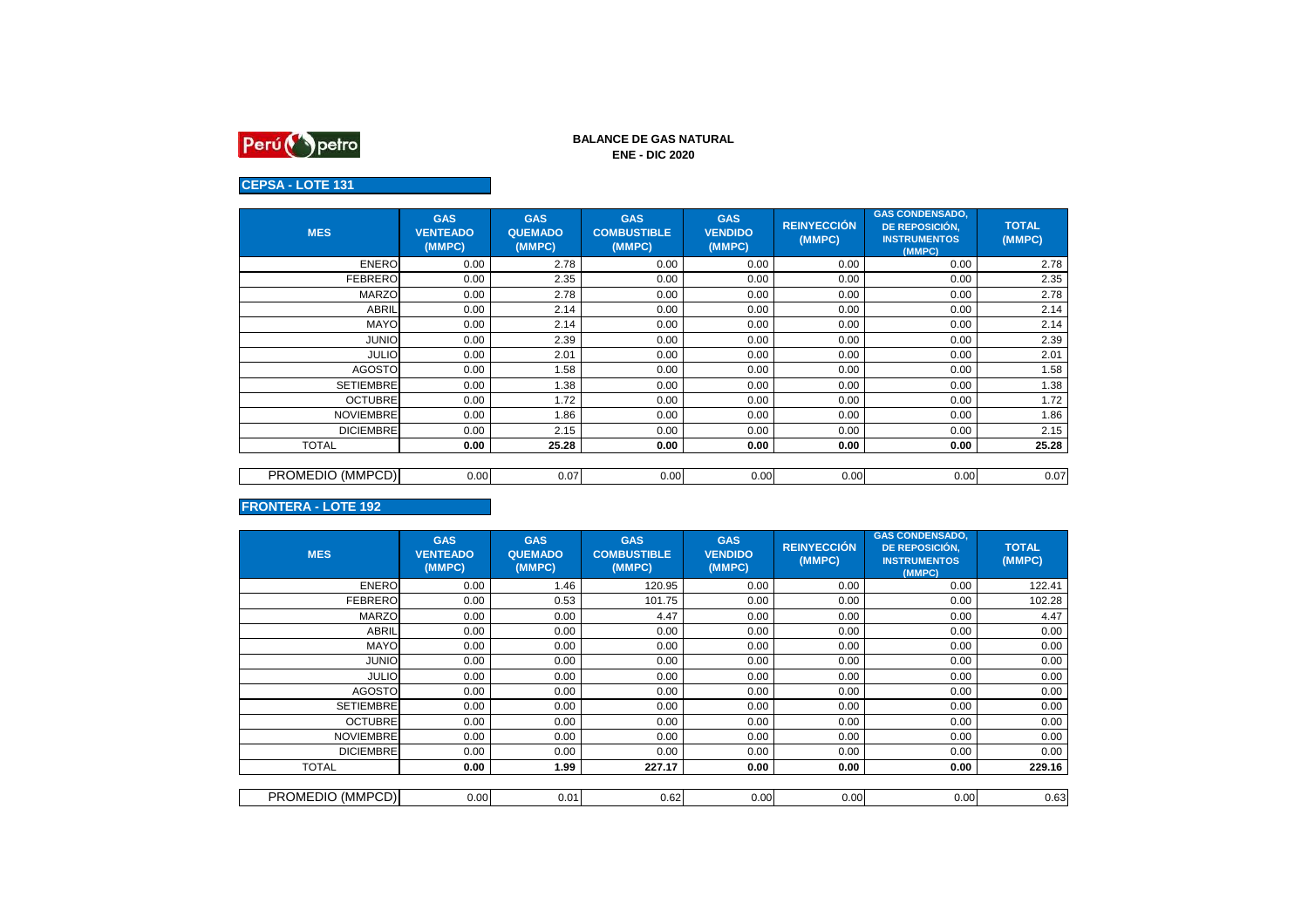

# **AGUAYTIA - LOTE 31-C**

| <b>MES</b>       | <b>GAS</b><br><b>VENTEADO</b><br>(MMPC) | <b>GAS</b><br><b>QUEMADO</b><br>(MMPC) | <b>GAS</b><br><b>COMBUSTIBLE</b><br>(MMPC) | <b>GAS</b><br><b>VENDIDO</b><br>(MMPC) | <b>REINYECCIÓN</b><br>(MMPC) | <b>GAS CONDENSADO.</b><br>DE REPOSICIÓN,<br><b>INSTRUMENTOS</b><br>(MMPC) | <b>TOTAL</b><br>(MMPC) |
|------------------|-----------------------------------------|----------------------------------------|--------------------------------------------|----------------------------------------|------------------------------|---------------------------------------------------------------------------|------------------------|
| <b>ENERO</b>     | 0.00                                    | 0.00                                   | 41.31                                      | 94.06                                  | 1,011.22                     | 19.76                                                                     | 1,166.35               |
| <b>FEBRERO</b>   | 0.00                                    | 0.00                                   | 39.23                                      | 110.08                                 | 935.35                       | 18.50                                                                     | 1,103.16               |
| <b>MARZO</b>     | 0.00                                    | 0.00                                   | 43.57                                      | 7.00                                   | 1,137.20                     | 18.44                                                                     | 1,206.21               |
| <b>ABRIL</b>     | 0.00                                    | 0.00                                   | 43.12                                      | 2.18                                   | 1,102.98                     | 18.71                                                                     | 1,166.99               |
| <b>MAYO</b>      | 0.00                                    | 0.00                                   | 44.80                                      | 1.94                                   | 1,153.02                     | 19.68                                                                     | 1,219.45               |
| <b>JUNIO</b>     | 0.00                                    | 0.00                                   | 42.86                                      | 2.84                                   | 1,088.14                     | 18.44                                                                     | 1,152.28               |
| <b>JULIO</b>     | 0.00                                    | 0.00                                   | 697.89<br>26.35<br>0.99                    |                                        | 11.27                        | 736.49                                                                    |                        |
| <b>AGOSTO</b>    | 0.00                                    | 0.00                                   | 32.90                                      | 1.34                                   | 903.06                       | 15.92                                                                     | 953.22                 |
| <b>SETIEMBRE</b> | 0.00                                    | 0.00                                   | 40.59                                      | 26.98                                  | 1,053.94                     | 17.09                                                                     | 1,138.59               |
| <b>OCTUBRE</b>   | 0.00                                    | 0.00                                   | 10.98                                      | 142.02                                 | 180.69                       | 1.77                                                                      | 335.45                 |
| <b>NOVIEMBRE</b> | 0.00                                    | 0.00                                   | 30.87                                      | 540.76                                 | 534.74                       | 17.24                                                                     | 1,123.61               |
| <b>DICIEMBRE</b> | 0.00                                    | 0.00                                   | 35.28                                      | 29.65                                  | 938.40                       | 14.49                                                                     | 1,017.82               |
| <b>TOTAL</b>     | 0.00                                    | 0.00                                   | 431.86                                     | 959.84                                 | 10,736.62                    | 191.32                                                                    | 12,319.64              |
|                  |                                         |                                        |                                            |                                        |                              |                                                                           |                        |
| PROMEDIO (MMPCD) | 0.00                                    | 0.00                                   | 1.18                                       | 2.62                                   | 29.34                        | 0.52                                                                      | 33.66                  |

## **FRONTERA OFF SHORE - LOTE Z-1**

| <b>MES</b>       | <b>GAS</b><br><b>VENTEADO</b><br>(MMPC) | <b>GAS</b><br><b>QUEMADO</b><br>(MMPC) | <b>GAS</b><br><b>COMBUSTIBLE</b><br>(MMPC) | <b>GAS</b><br><b>VENDIDO</b><br>(MMPC) | <b>REINYECCIÓN</b><br>(MMPC) | <b>GAS CONDENSADO,</b><br>DE REPOSICIÓN,<br><b>INSTRUMENTOS</b><br>(MMPC) | <b>TOTAL</b><br>(MMPC) |
|------------------|-----------------------------------------|----------------------------------------|--------------------------------------------|----------------------------------------|------------------------------|---------------------------------------------------------------------------|------------------------|
| <b>ENERO</b>     | 0.00                                    | 30.69                                  | 425.38<br>42.67<br>0.00<br>0.00            |                                        | 498.73                       |                                                                           |                        |
| <b>FEBRERO</b>   | 0.00                                    | 0.91                                   | 4.97                                       | 0.00                                   | 46.12                        | 0.00                                                                      | 52.00                  |
| <b>MARZO</b>     | 0.00                                    | 0.00                                   | 2.50                                       | 0.00                                   | 0.00                         | 0.00                                                                      | 2.50                   |
| <b>ABRIL</b>     | 0.00                                    | 0.00                                   | 0.00                                       | 0.00                                   | 0.00                         | 0.00                                                                      | 0.00                   |
| <b>MAYO</b>      | 0.00                                    | 0.00                                   | 0.00                                       | 0.00                                   | 0.00                         | 0.00                                                                      | 0.00                   |
| <b>JUNIO</b>     | 0.00                                    | 0.00                                   | 0.00                                       | 0.00                                   | 0.00                         | 0.00                                                                      | 0.00                   |
| <b>JULIO</b>     | 0.00                                    | 0.00                                   | 0.00                                       | 0.00                                   | 0.00                         | 0.00                                                                      | 0.00                   |
| <b>AGOSTO</b>    | 0.00                                    | 0.00                                   | 0.00                                       | 0.00                                   | 0.00                         | 0.00                                                                      | 0.00                   |
| <b>SETIEMBRE</b> | 0.00                                    | 0.00                                   | 0.00                                       | 0.00                                   | 0.00                         | 0.00                                                                      | 0.00                   |
| <b>OCTUBRE</b>   | 0.00                                    | 0.00                                   | 0.00                                       | 0.00                                   | 0.00                         | 0.00                                                                      | 0.00                   |
| <b>NOVIEMBRE</b> | 0.00                                    | 0.00                                   | 0.00                                       | 0.00                                   | 0.00                         | 0.00                                                                      | 0.00                   |
| <b>DICIEMBRE</b> | 0.00                                    | 0.00                                   | 0.00                                       | 0.00                                   | 0.00                         | 0.00                                                                      | 0.00                   |
| <b>TOTAL</b>     | 0.00                                    | 31.60                                  | 50.14                                      | 0.00                                   | 471.50                       | 0.00                                                                      | 553.23                 |
|                  |                                         |                                        |                                            |                                        |                              |                                                                           |                        |
| PROMEDIO (MMPCD) | 0.00                                    | 0.09                                   | 0.14                                       | 0.00                                   | 1.29                         | 0.00                                                                      | 1.51                   |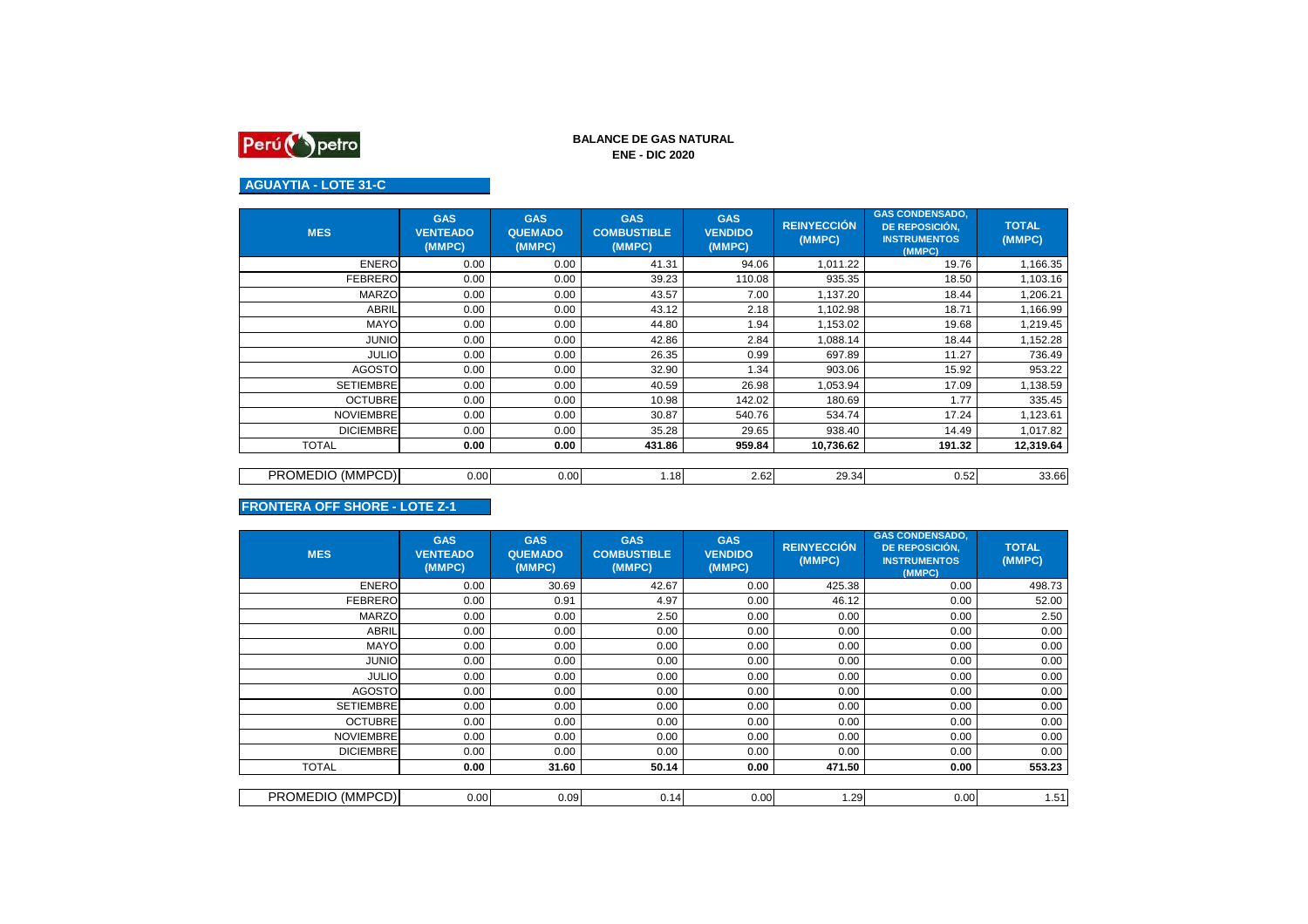

## **PERENCO - LOTE 67**

| <b>MES</b>       | <b>GAS</b><br><b>VENTEADO</b><br>(MMPC) | <b>GAS</b><br><b>QUEMADO</b><br>(MMPC) | <b>GAS</b><br><b>COMBUSTIBLE</b><br>(MMPC) | <b>GAS</b><br><b>VENDIDO</b><br>(MMPC) | <b>REINYECCIÓN</b><br>(MMPC) | <b>GAS CONDENSADO,</b><br>DE REPOSICIÓN,<br><b>INSTRUMENTOS</b><br>(MMPC) | <b>TOTAL</b><br>(MMPC) |
|------------------|-----------------------------------------|----------------------------------------|--------------------------------------------|----------------------------------------|------------------------------|---------------------------------------------------------------------------|------------------------|
| <b>ENERO</b>     | 0.00                                    | 4.09                                   | 0.00                                       | 0.00                                   | 0.00                         | 0.00                                                                      | 4.09                   |
| <b>FEBRERO</b>   | 0.00                                    | 3.79                                   | 0.00                                       | 0.00                                   | 0.00                         | 0.00                                                                      | 3.79                   |
| <b>MARZO</b>     | 0.00                                    | 3.21                                   | 0.00                                       | 0.00                                   | 0.00                         | 0.00                                                                      | 3.21                   |
| <b>ABRIL</b>     | 0.00                                    |                                        | 0.00                                       | 0.00                                   | 0.00                         | 0.00                                                                      | 0.00                   |
| <b>MAYO</b>      | 0.00                                    |                                        | 0.00<br>0.00<br>0.00                       |                                        | 0.00                         | 0.00                                                                      |                        |
| <b>JUNIO</b>     | 0.00                                    |                                        | 0.00                                       | 0.00                                   | 0.00                         | 0.00                                                                      | 0.00                   |
| <b>JULIO</b>     | 0.00                                    |                                        | 0.00                                       | 0.00                                   | 0.00                         | 0.00                                                                      | 0.00                   |
| <b>AGOSTO</b>    | 0.00                                    |                                        | 0.00                                       | 0.00                                   | 0.00                         | 0.00                                                                      | 0.00                   |
| <b>SETIEMBRE</b> | 0.00                                    |                                        | 0.00                                       | 0.00                                   | 0.00                         | 0.00                                                                      | 0.00                   |
| <b>OCTUBRE</b>   | 0.00                                    |                                        | 0.00                                       | 0.00                                   | 0.00                         | 0.00                                                                      | 0.00                   |
| <b>NOVIEMBRE</b> | 0.00                                    |                                        | 0.00                                       | 0.00                                   | 0.00                         | 0.00                                                                      | 0.00                   |
| <b>DICIEMBRE</b> | 0.00                                    |                                        | 0.00                                       | 0.00                                   | 0.00                         | 0.00                                                                      | 0.00                   |
| <b>TOTAL</b>     | 0.00                                    | 11.09                                  | 0.00                                       | 0.00                                   | 0.00                         | 0.00                                                                      | 11.09                  |
|                  |                                         |                                        |                                            |                                        |                              |                                                                           |                        |
| PROMEDIO (MMPCD) | 0.00                                    | 0.03                                   | 0.00                                       | 0.00                                   | 0.00                         | 0.00                                                                      | 0.03                   |

## **PLUSPETROL - LOTE 56**

| <b>MES</b>       | <b>GAS</b><br><b>VENTEADO</b><br>(MMPC) | <b>GAS</b><br><b>QUEMADO</b><br>(MMPC) | <b>GAS</b><br><b>COMBUSTIBLE</b><br>(MMPC) | <b>GAS</b><br><b>VENDIDO</b><br>(MMPC) | <b>REINYECCIÓN</b><br>(MMPC) | <b>GAS CONDENSADO DE</b><br><b>REPOSICIÓN.</b><br><b>INSTRUMENTOS</b><br>(MMPC) | <b>TOTAL</b><br>(MMPC) |
|------------------|-----------------------------------------|----------------------------------------|--------------------------------------------|----------------------------------------|------------------------------|---------------------------------------------------------------------------------|------------------------|
| <b>ENERO</b>     |                                         | 0.00                                   | 273.22                                     | 12,487.16                              |                              | 577.92                                                                          | 13,338.30              |
| <b>FEBRERO</b>   |                                         | 0.06                                   | 255.64                                     | 11,351.23                              |                              | 564.47                                                                          | 12,171.40              |
| <b>MARZO</b>     |                                         | 0.02                                   | 228.11                                     | 9,787.16                               |                              | 630.01                                                                          | 10,645.30              |
| <b>ABRIL</b>     |                                         | 0.64                                   | 333.77                                     | 11,851.16                              |                              | 721.03                                                                          | 12,906.60              |
| <b>MAYO</b>      |                                         | 0.33                                   | 355.46                                     | 11,271.49                              | 720.26                       | 742.96                                                                          | 13,090.50              |
| <b>JUNIO</b>     |                                         | 0.35                                   | 240.56                                     | 5,430.55                               | 6,697.41                     | 997.53                                                                          | 13,366.40              |
| <b>JULIO</b>     |                                         | 12.98                                  | 299.63                                     | 13,663.48                              |                              | 383.21                                                                          | 14,359.30              |
| <b>AGOSTO</b>    |                                         | 10.84                                  | 277.90                                     | 11,476.07                              |                              | 645.39                                                                          | 12,410.20              |
| <b>SETIEMBRE</b> |                                         | 4.69                                   | 285.19                                     | 11,177.60                              |                              | 573.42                                                                          | 12,040.90              |
| <b>OCTUBRE</b>   |                                         | 6.70                                   | 265.94                                     | 9,441.79                               |                              | 469.47                                                                          | 10,183.90              |
| <b>NOVIEMBRE</b> |                                         | 7.07                                   | 367.26                                     | 11,396.83                              |                              | 591.34                                                                          | 12,362.50              |
| <b>DICIEMBRE</b> |                                         | 11.30                                  | 487.06                                     | 13,800.33                              |                              | 831.91                                                                          | 15,130.60              |
| <b>TOTAL</b>     | 0.00                                    | 54.98                                  | 3,669.74                                   | 133,134.84                             | 7,417.67                     | 7,728.67                                                                        | 152,005.90             |
| PROMEDIO (MMPCD) | 0.00                                    | 0.15                                   | 10.03                                      | 363.76                                 | 20.27                        | 21.12                                                                           | 415.32                 |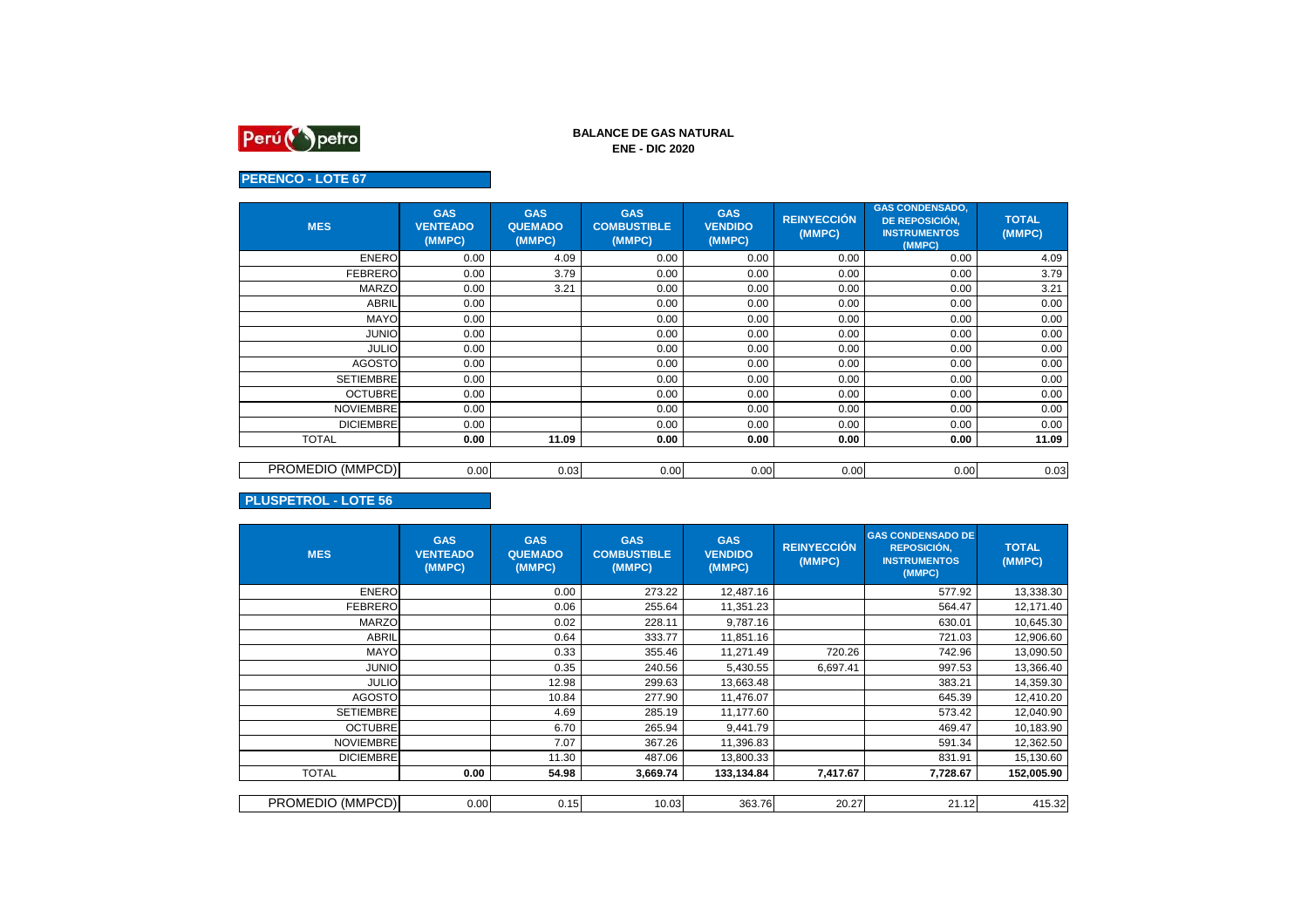

**MESGAS VENTEADO (MMPC)GAS QUEMADO (MMPC)GAS COMBUSTIBLE(MMPC)GAS VENDIDO (MMPC)REINYECCIÓN(MMPC)(\*)GAS CONDENSADO DE REPOSICIÓN, INSTRUMENTOS(MMPC)TOTAL (MMPC)**ENERO 0.00 | 0.14 | 30.18 | 5,842.27 | 0.00 | 0.00 | 5,872.60 5,933.54 FEBRERO 0.00 | 0.08 | 30.32 | 5,903.15 | 0.00 | 0.00 | 5,933.54 5,100.46 MARZO| 0.00 | 0.07 | 27.52 | 5,072.88 | 0.00 | 0.00 | 5,100.46 5,549.25 ABRIL 0.00 0.27 27.31 5,521.67 0.00 0.00 5,549.255,259.07 MAYO| 0.00 | 0.16 | 26.09 | 5,232.82 | 0.00 | 0.00 | 5,259.07 2,663.35 JUNIO 0.00 0.15 16.13 2,647.07 0.00 0.00 2,663.356,135.49 JULIO 0.00 6.43 30.35 6,098.71 0.00 0.00 6,135.495,503.32 AGOSTO $\begin{matrix} \hspace{1.6cm} \rule{1.3cm}{0.2cm} \hspace{1.2cm} 0.00 \hspace{1.2cm} \rule{1.3cm}{0.2cm} \end{matrix} \hspace{1.2cm} 5.503.32$ 5,527.49 SETIEMBRE 0.00 | 3.11 | 31.00 | 5,493.38 | 0.00 | 0.00 | 5,527.49 4,984.57 OCTUBRE| 0.00 | 3.22 | 25.78 | 4,955.57 | 0.00 | 0.00 | 4,984.57 5,848.12 NOVIEMBRE 0.00 4.17 32.64 5,811.31 0.00 0.00 5,848.126,307.97 DICIEMBRE 0.00 | 3.26 | 33.28 | 6,271.43 | 0.00 | 6,307.97 64,685.22 TOTAL**0.00 26.41 340.25 64,318.56 0.00 0.00 64,685.22**

| MPCD)<br><b>PROMEDIC</b><br>(MMP                                                                   | 0.001 | 0.07 | $\sim$<br>ບ.ບບ | 175.73 | 0.001 | 0.001 | $17C$ $71$<br>0.70 ، |  |
|----------------------------------------------------------------------------------------------------|-------|------|----------------|--------|-------|-------|----------------------|--|
| $'$ <sup>*</sup> ) Nota.<br>$ -$<br>n no disponible para el Operador del Lote 57.<br>: Información |       |      |                |        |       |       |                      |  |

#### **PLUSPETROL - LOTE 88**

| <b>MES</b>       | <b>GAS</b><br><b>VENTEADO</b><br>(MMPC) | <b>GAS</b><br><b>QUEMADO</b><br>(MMPC) | <b>GAS</b><br><b>COMBUSTIBLE</b><br>(MMPC)  | <b>GAS</b><br><b>REINYECCIÓN</b><br><b>VENDIDO</b><br>(MMPC)<br>(MMPC) |            | <b>GAS CONDENSADO,</b><br>DE REPOSICIÓN.<br><b>INSTRUMENTOS</b><br>(MMPC) | <b>TOTAL</b><br>(MMPC) |
|------------------|-----------------------------------------|----------------------------------------|---------------------------------------------|------------------------------------------------------------------------|------------|---------------------------------------------------------------------------|------------------------|
| <b>ENERO</b>     | 0.00                                    | 0.00                                   | 777.41                                      | 17,534.39                                                              | 11,653.63  | 2,114.77                                                                  | 32,080.20              |
| <b>FEBRERO</b>   | 0.00                                    | 0.17                                   | 740.70                                      | 17,573.60                                                              | 11,306.26  | 2,168.57                                                                  | 31,789.30              |
| <b>MARZO</b>     | 0.00                                    | 0.32                                   | 761.95                                      | 11,987.14                                                              | 11,731.33  | 2,075.66                                                                  | 26,556.40              |
| ABRIL            | 0.00                                    | 1.04                                   | 772.35<br>5,344.89<br>13,663.83<br>1,670.29 |                                                                        |            | 21,452.40                                                                 |                        |
| <b>MAYO</b>      | 0.00                                    | 0.66                                   | 882.98<br>8,658.76<br>14,906.97             |                                                                        | 2,075.43   | 26,524.80                                                                 |                        |
| <b>JUNIO</b>     | 0.00                                    | 0.80                                   | 816.02                                      | 15,658.28                                                              | 13,714.03  | 2,501.17                                                                  | 32,690.30              |
| <b>JULIO</b>     | 0.00                                    | 29.70                                  | 715.21                                      | 20,581.10                                                              | 10,265.55  | 2,458.14                                                                  | 34,049.70              |
| <b>AGOSTO</b>    | 0.00                                    | 31.09                                  | 749.03                                      | 21,957.96                                                              | 10,349.22  | 2,630.80                                                                  | 35,718.10              |
| <b>SETIEMBRE</b> | 0.00                                    | 14.05                                  | 763.28                                      | 22,245.12                                                              | 10,129.34  | 2,464.51                                                                  | 35,616.30              |
| <b>OCTUBRE</b>   | 0.00                                    | 29.78                                  | 835.99                                      | 22,933.29                                                              | 10,388.44  | 2,265.60                                                                  | 36,453.10              |
| <b>NOVIEMBRE</b> | 0.00                                    | 24.63                                  | 640.50                                      | 25,636.65                                                              | 6,298.07   | 2,494.45                                                                  | 35,094.30              |
| <b>DICIEMBRE</b> | 0.00                                    | 21.82                                  | 722.86                                      | 20,704.56                                                              | 9,340.89   | 2,575.47                                                                  | 33,365.60              |
| <b>TOTAL</b>     | 0.00                                    | 154.06                                 | 9,178.28                                    | 210,815.73                                                             | 133,747.56 | 27,494.87                                                                 | 381,390.50             |
|                  |                                         |                                        |                                             |                                                                        |            |                                                                           |                        |
| PROMEDIO (MMPCD) | 0.00                                    | 0.42                                   | 25.08                                       | 576.00                                                                 | 365.43     | 75.12                                                                     | 1042.05                |